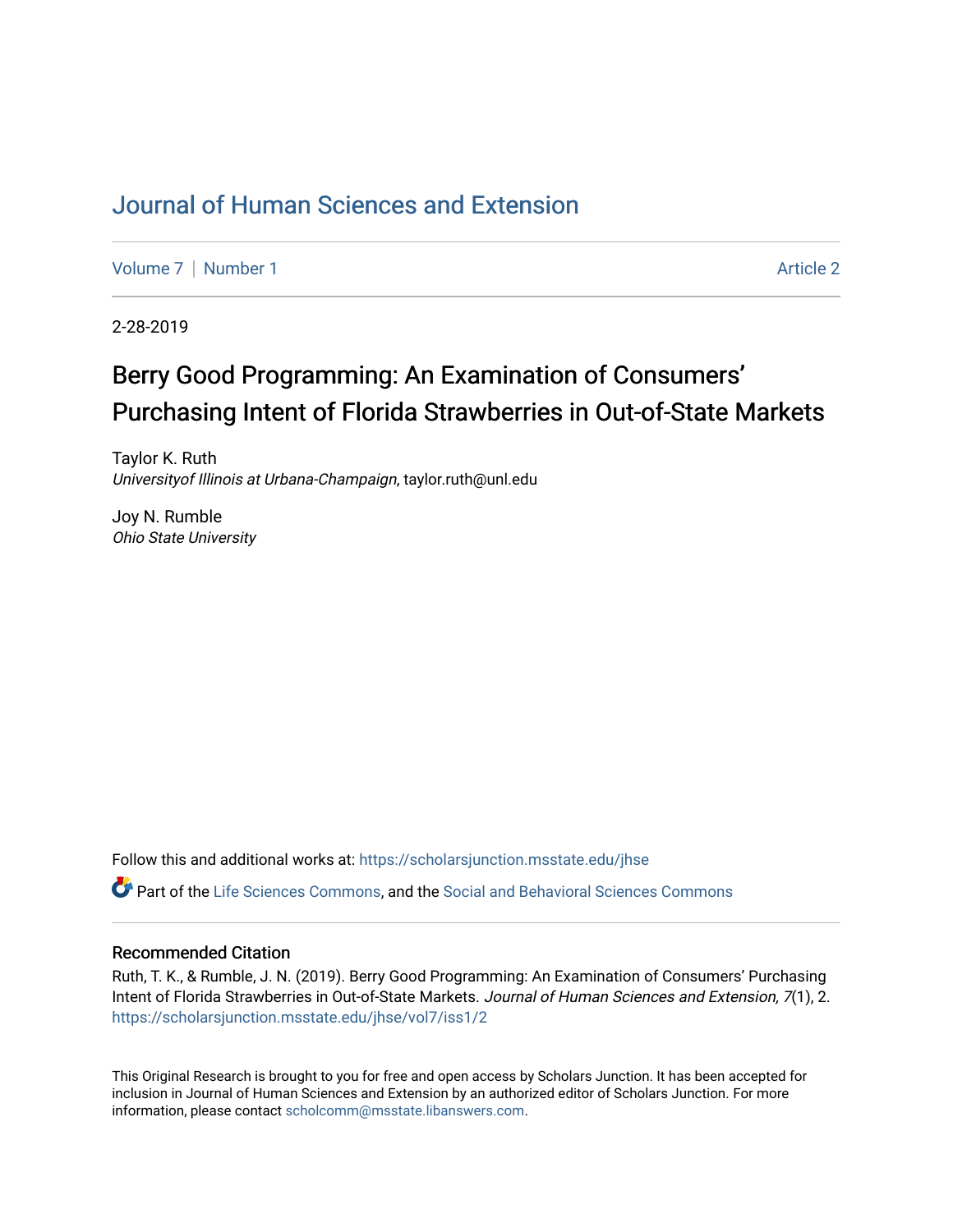## Berry Good Programming: An Examination of Consumers' Purchasing Intent of Florida Strawberries in Out-of-State Markets

#### Acknowledgments

A version of this manuscript was presented at the 2016 Southern Association of Agricultural Scientists Conference Communications Section in San Antonio, Texas. This research was funded by a Florida Strawberry Research and Education Foundation Grant.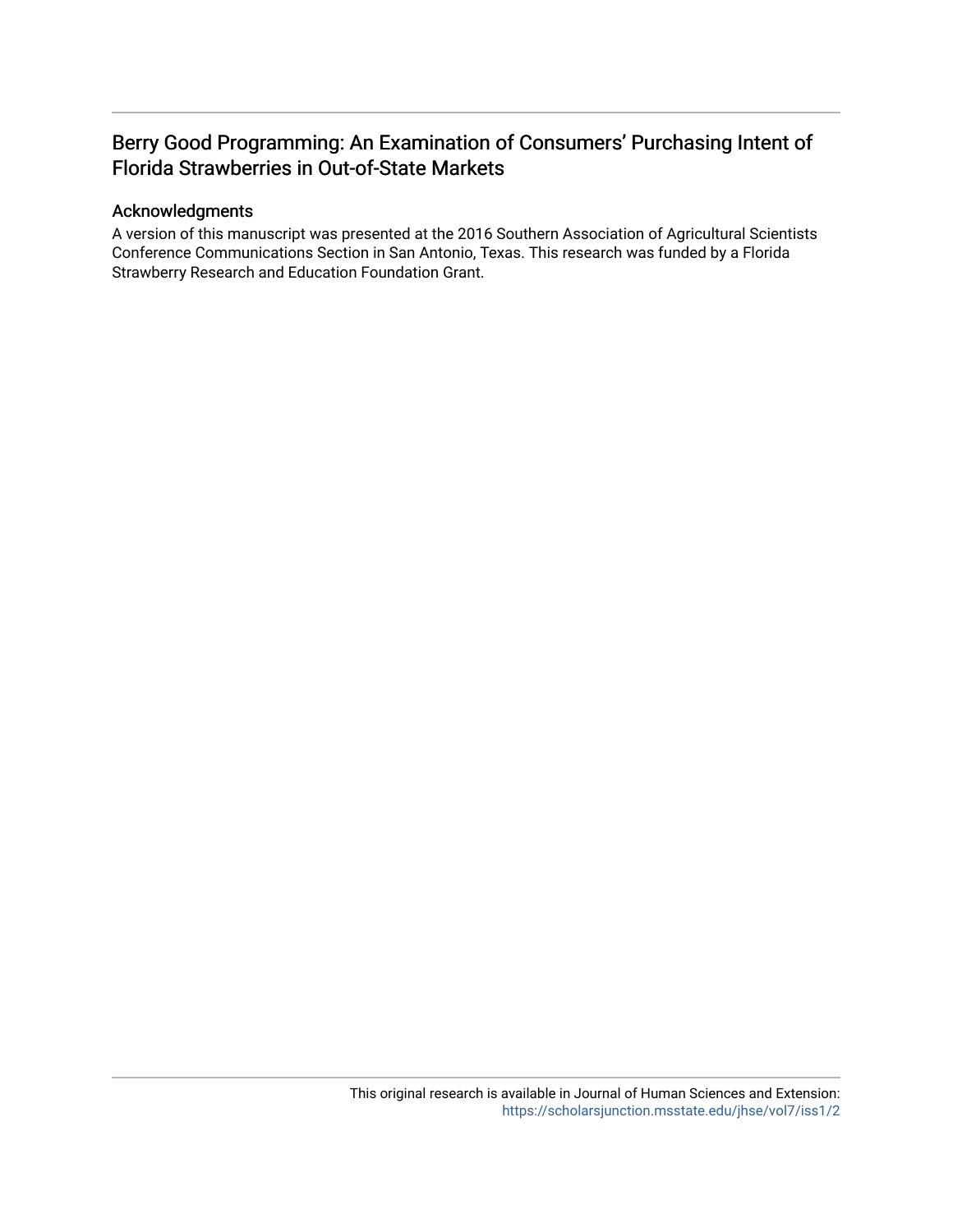# **Berry Good Programming: An Examination of Consumers' Purchasing Intent of Florida Strawberries in Out-of-State Markets**

## **Taylor K. Ruth**

*University of Illinois at Urbana-Champaign*

## **Joy N. Rumble**

*The Ohio State University*

*Florida strawberry producers have faced increased competition and difficulties marketing their products over recent years. The purpose of this study was to explore eastern United States consumers' purchasing intent of Florida strawberries to develop communication and marketing strategies for Florida strawberries in a competitive market. The Theory of Planned Behavior (TPB) guided the research, and focus groups were conducted in North Carolina, Tennessee, Ohio, Massachusetts, and New York. Participants had positive attitudes toward purchasing Florida strawberries, and past experiences and interactions with others influenced their purchasing intent, but their perceptions of behavioral control were low. Participants with neutral attitudes and limited behavioral control had lower intent to purchase Florida strawberries in the future compared to other participants. Extension could help producers increase purchasing intent by increasing perceived behavioral control, making the growing location easily visible on the strawberry labels, and facilitating personal experiences between consumers and the product.*

*Keywords:* local food, strawberries, theory of planned behavior, purchasing intent, marketing

## **Introduction & Theoretical Framework**

Consumers have indicated a preference for local food, and the demand for locally grown produce has increased during the past decade (Becot, Conner, Nelson, Buckwalter, & Erickson, 2014; Jefferson-Moore, Robbins, Johnson, & Bradford, 2014). Not only are locally produced food products viewed as healthy and safe, but they also appeal to consumers' emotions (Keeling-Bond, Thilmany, & Bond, 2009; Onozaka, Nurse, & McFadden, 2010). Many states in the United States (US) have pursued branding of state agricultural products to promote locally grown products in out-of-state markets (Onken & Bernard, 2010). Typically, consumers prefer to purchase food grown as close as possible to where they live (Rumble & Roper, 2014), which is a form of regional ethnocentrism (Siemieniako, Kubacki, Glinska, & Krot, 2011). Ethnocentrism reflects consumers' moral concerns with purchasing food from outside of their region and the economic impact it would have (Shimp & Sharma, 1987). However, consumers

Direct correspondence to Taylor K. Ruth at tkruth@illinois.edu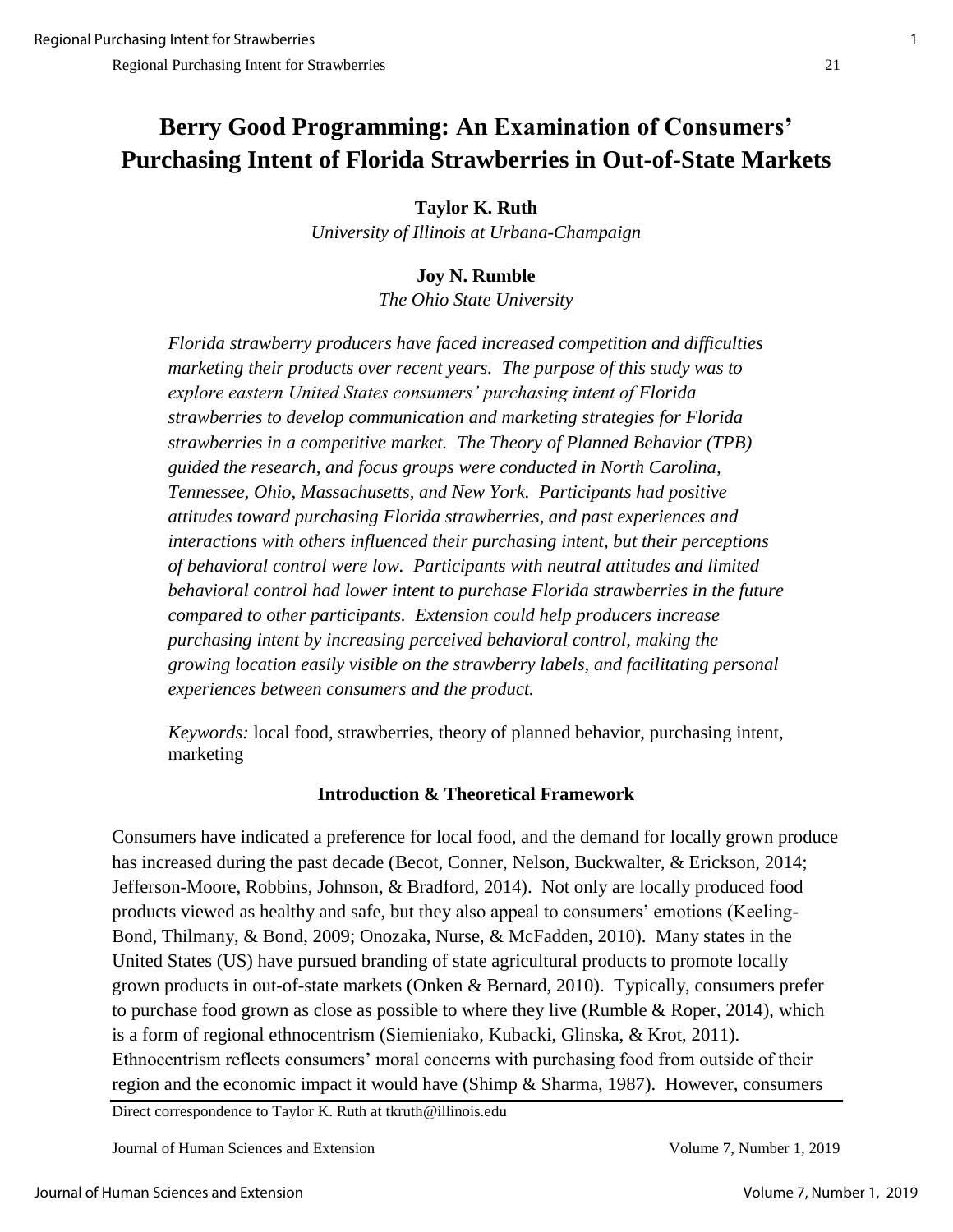in urban areas do not always have access to local foods at farmers markets and find shopping at grocery stores to be more convenient (Penney & Prior, 2014). Regardless of their preference, consumers do not always have the option to purchase food from their region depending on the growing season of commodities in the area (Becot et al., 2014; Jefferson-Moore et al., 2014).

While there are a number of commodities that could be used to explore purchasing intent for domestically produced products, this study focused on strawberries. Strawberries are not grown year-round in every region, which limits the availability of local, state-grown strawberries to consumers in different regions. Strawberry growers, like many other farmers, have to ship their products across state lines and sell to consumers in regions outside their own (Stark, 2016). Additionally, domestically grown strawberries have been faced with increasing competition from cheaper, Mexico strawberries (U.S. Department of Agriculture-Economic Research Service [USDA-ERS], 2013; Wu, Guan, & Whidden, 2012). Understanding consumers' purchasing intent and perceptions of local food grown in America, but in a different state, will be important to the success of farmers who are having to sell produce in an increasingly competitive market.

The majority of strawberries sold in the US are shipped from California, which produced over two billion pounds of strawberries in 2012 (USDA-ERS, 2013). Florida's strawberry industry contributes to 13% of the US value of strawberries (Florida Department of Agriculture and Consumer Services [FDACS], 2017), but it is the second largest crop in market value in Florida (USDA-National Agricultural Statistics Service [NASS], 2017). The Florida strawberry industry has contributed approximately \$300 million to the state's economy each year (FDACS, 2013). Additionally, Florida is the top domestic producer of strawberries during the winter months when other areas are too cold to grow the fruit (Agricultural Marketing Resource Center, 2018) and ships approximately 70% of its strawberries to states east of the Mississippi River (Stark, 2016; S. Harrell, personal communication, January 24, 2015). The influx of Mexico strawberries occurs during winter months (USDA-ERS, 2013; Wu et al., 2012), which has caused Florida's market share of strawberries to decrease (Bareuther, 2016). During the winter season, consumers have the limited option of purchasing Florida strawberries or international strawberries.

Floridians have agreed they would prefer to purchase Florida-grown strawberries labeled Fresh from Florida (Ruth & Rumble, 2016; Ruth, Rumble, & Settle, 2016). However, Floridians have not been aware of the strawberry growing season in Florida, which has made it difficult to market the fruit (Ruth et al., 2016). If consumers within the state that produces the strawberries do not recognize the growing season, out-of-state consumers cannot be expected to know when Florida strawberries would be available to purchase. Regional and geographical influences on local food preferences could affect consumers' preferences for Florida strawberries (Aprile, Caputo, & Nayga, 2016). Because strawberry products hold little differences amongst them, Extension could help the strawberry industry determine ways to better promote Florida strawberries in a more competitive market to an audience who may not be aware the product is even available.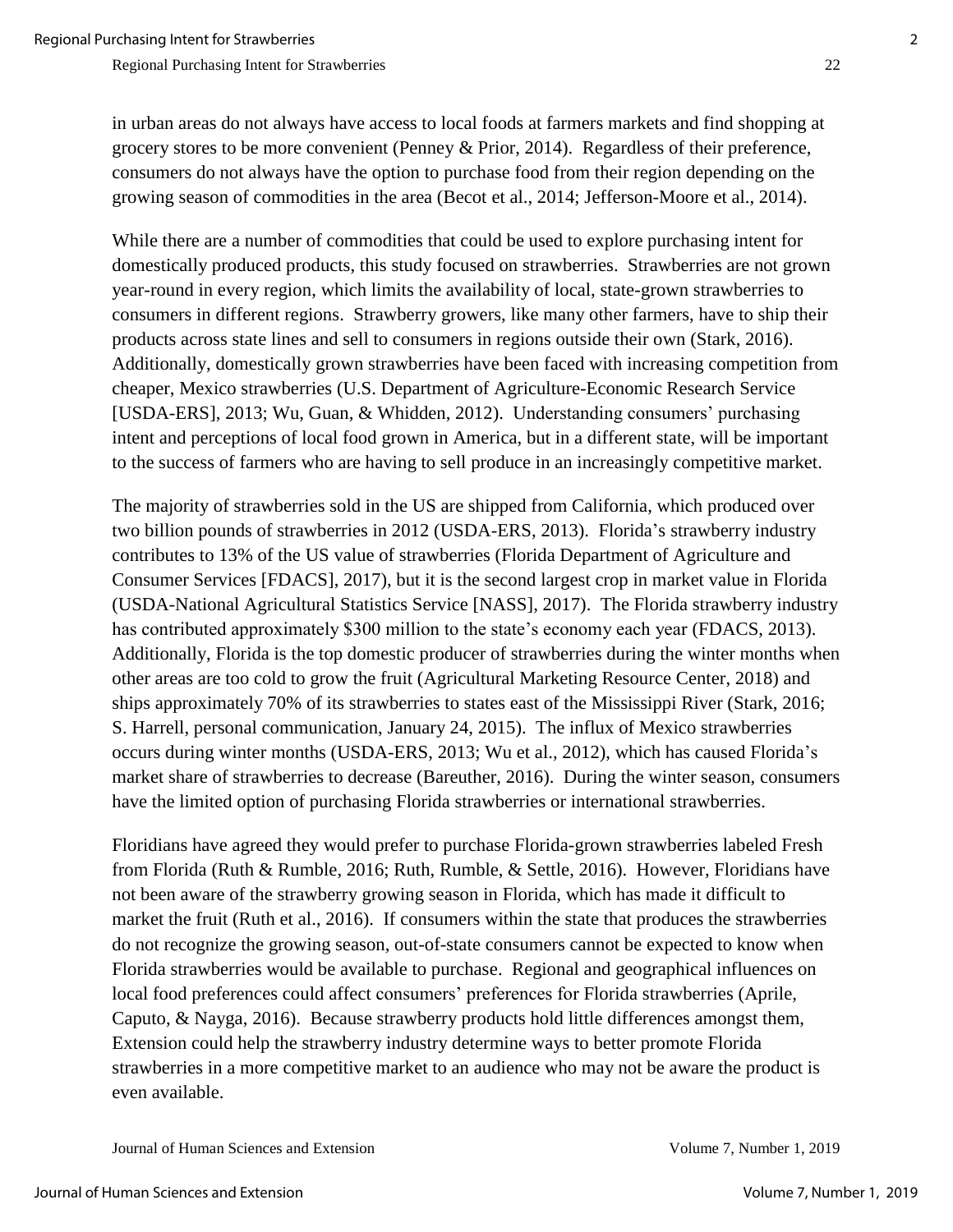There is a need to explore the awareness and perceptions of Florida's strawberry season in states where the strawberries are distributed. Exploring consumer ethnocentrism at a regional level (Fernández-Ferrín & Bande-Vilela, 2013) will help producers and distributors create brand awareness and increase demand for the product when it is in season. Previous research has recommended producers use simple and visible marketing strategies that target the emotional and cultural needs of consumers (Aprile et al., 2016; Lombardi, Migliore, Verneau, Schifani, & Cemblo, 2015). Additionally, Extension could aid producers and distributors in the adoption of these strategies to help promote locally grown food (Knight & Chopra, 2013). In this study, we will explore regional consumers' intent to buy Florida strawberries in order to understand consumers' purchasing intent and preferences related to domestically-grown food. While not every state in the country produces strawberries, they will produce commodities that are sold in other regional markets. The findings from this study can provide insight into how Extension can best help producers and distributors promote state-grown products across state lines.

#### **Theory of Planned Behavior**

The theory of planned behavior (TPB) guided this study (Ajzen & Fishbein, 1980) and can be used to predict behavior (Warner & Schall, 2015). According to Ajzen (2011), subjective norms, attitude toward a behavior, and perceived control of the behavior all predict behavioral intent. Within TPB, subjective norms describe the influence of an individual's surroundings on his/her intention or behavior. Another factor in the TPB is the attitude toward the behavior. Perloff (2013) defined attitude as the "learned global evaluation of an object (person, place, or issue) that influences thought and action" (p. 71). Ajzen and Fishbein (1980) described the attitude toward a behavior as how favorable or unfavorable a person felt toward a behavior. Research has concluded attitudes that are more favorable indicated a greater likelihood for a behavior to be performed. The final factor of the TPB influencing intention is perceived control of the behavior. An individual must perceive the behavior as something he/she can accomplish for intention to be established (Ajzen, 1988).

Researchers have used the TPB to guide several different studies related to agriculture and food production (Aertsens, Verbeke, Mondelaers, & Huylenbroek, 2009; Holt, 2014; Lorenz, Hartmann, & Simons, 2015; Rainbolt, Onozaka, & McFadden, 2012). Aertsens et al. (2009) and Holt (2014) both found that the three TPB variables predicted intent to purchase organic and local food respectively. Aertsens et al. (2009) also determined moral or personal norms influenced consumption. Moral norms reflect an individual's belief that he or she is acting in a manner that is either right or wrong (Schwartz, 1973). Similarly, Lorenz et al. (2015) and Rainbolt et al. (2012) determined that the TPB could be used to predict the purchase of local food products and that the addition of personal norms strengthened the overall model, but behavioral control and social norms were the strongest predictors (Rainbolt et al., 2012). Holt (2014) also concluded that respondents' prior experience with purchasing local food was predictive of their intent to purchase locally in the future.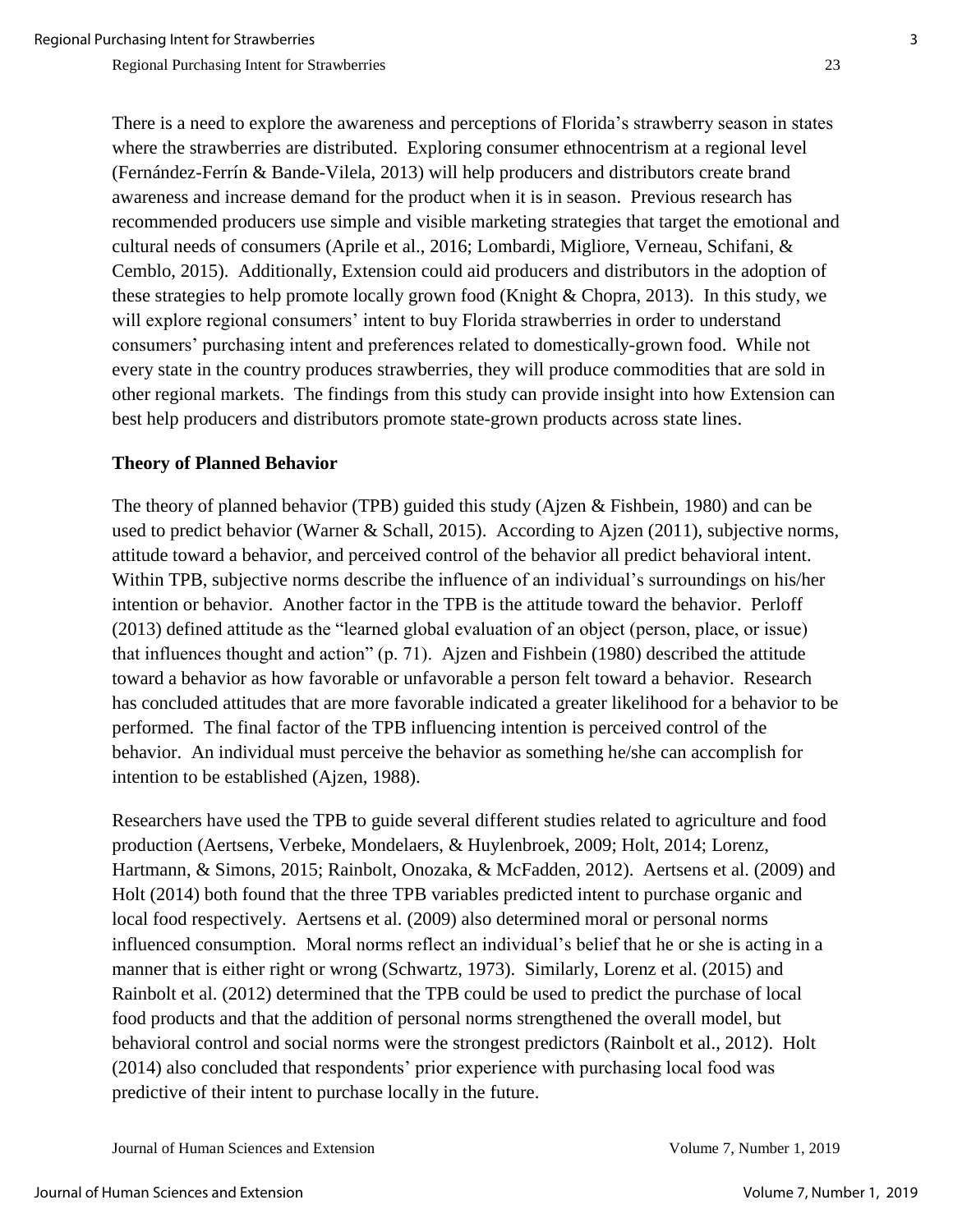## **Purpose & Objectives**

The purpose of this study was to explore eastern US consumers' purchasing intent of Florida strawberries. The research question that guided this study was:

How do eastern US consumers' attitudes, subjective norms, and perceived behavioral control influence their intent to purchase Florida strawberries?

### **Methods**

Qualitative methodology is often used in research when an issue requires exploration and detailed insight into a problem (Creswell, 2013). Focus groups were used to fulfill the purpose of this research because there was a limited understanding of how eastern US consumers perceived Florida strawberries (Powell, Single, & Lloyd, 1996). Focus groups have been a useful tool to allow participants to discuss ideas in a group setting (Morgan, 1998). A disadvantage of focus groups is the phenomenon of groupthink, where everyone agrees, and the minority opinion is not expressed, which can bias the results (Morgan, 1998). Another issue with qualitative research is that the findings are not generalizable to the population of interest (Robinson, 1999), but this study was more interested in gathering deeper insight into eastern US consumers' purchasing intent of Florida strawberries than in generalizing the results.

The population of interest was eastern US strawberry consumers (east of the Mississippi River), and participants from the study were selected from five purposively selected states. These states represented five different geographic regions where Florida strawberries were shipped for sale (New England, Middle Atlantic, South Atlantic, East South Central, and East North Central; S. Harrell, personal communication, January 24, 2015). Focus groups were conducted in Charlotte, North Carolina; Nashville, Tennessee; Columbus, Ohio; New York (Brooklyn), New York; and Boston, Massachusetts in March and April of 2015. These specific locations were chosen due to the cities' large population size and the research teams' access to facilities to host the focus groups. A third-party marketing company recruited the participants via phone. The marketing company bought a marketing list of names and contact information for each focus group location. Potential participants were randomly selected from the marketing lists and contacted for recruitment and screening. All participants had to answer "yes" to a filter question asking if they had purchased fresh strawberries in the past 12 months. Upon completion of the focus groups, the participants were compensated with \$70. Participants did not necessarily live in the cities of the focus groups and may have traveled from nearby towns or suburbs. The focus groups in Nashville and Charlotte were completed in March, which was close to the peak of Florida's strawberry season. Two focus groups were conducted in each state (10 total). A pseudonym was assigned to each participant for anonymity in the reporting of the results.

A description of the focus group locations has been provided to add understanding to the context of the research and help with the transferability of the findings (Lincoln & Guba, 1985). All the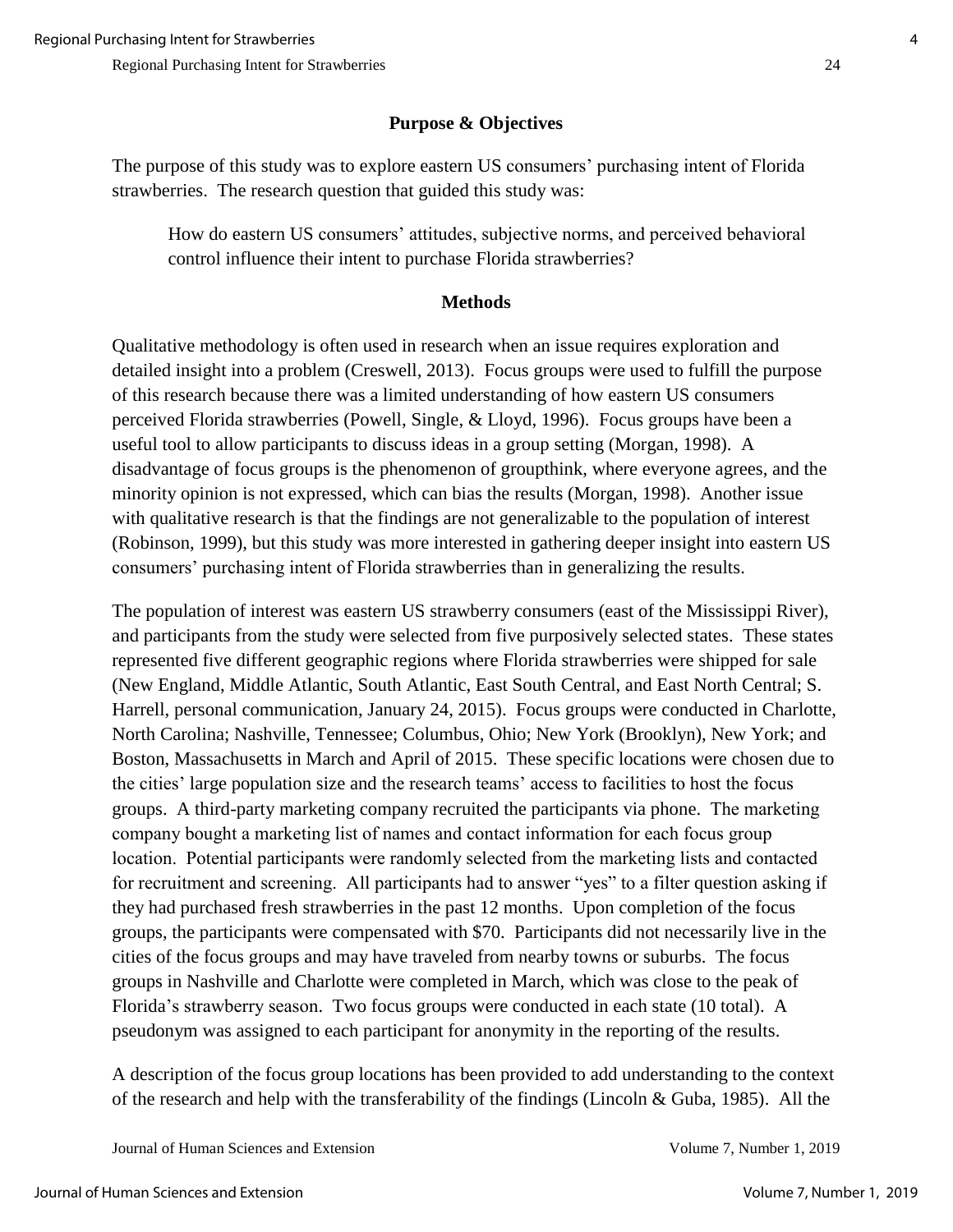states' strawberry seasons were in May and June, which is outside of Florida's growing season (North Carolina Department of Agriculture and Consumer Services, 2015; Our Ohio, 2015; Pick Tennessee Products, 2013; Pick your Own, 2015a, 2015b). Charlotte, North Carolina, has a population over one million people, and Nashville, Tennessee, is home to over 900,000 residents. Columbus, Ohio, has over one million residents, while New York, New York, had the largest population with over 12 million people living in the area. The final city was Boston, Massachusetts, which has a population of over four million (U.S. Census Bureau, 2010). As described by Gallup (2014), North Carolina and Tennessee residents have conservative political ideologies (38.9% and 43.2% respectively), while residents in Ohio, New York, and Massachusetts have moderate political ideologies (37.3%, 35.8%, and 38.1%). Research has also found that more chain food stores are located outside of inner-cities (Chung & Myers, 1999); New York has typically had few supermarkets, but a variety of bodegas (Gordon et al., 2011).

Each focus group consisted of four to ten participants, with an average of eight participants per group. Kreuger and Casey (2015) recommended that focus groups use six to twelve participants; however, Greenbaum (2000) found that there were no significant differences in focus groups if only four to six participants were present. There were 75 total participants  $(n = 75)$  in this study. The majority were white, female, and earned an annual income of less than \$75,000. More than half were between the ages of 45 and 64. Approximately one-third of the participants reported their political ideology as moderate. There were 16 participants in Charlotte, 17 in Nashville, 16 in Columbus, 12 in Brooklyn, and 14 in Boston (there were two focus groups in each state). A full description of participants in each state can be seen in Table 1 (some participants elected not to answer all demographic questions).

| <b>Characteristics</b> | NC <sup>b</sup> | <b>TN°</b> | OH <sup>d</sup> | $N Y^e$    | MA <sup>f</sup> | <b>Total</b> |
|------------------------|-----------------|------------|-----------------|------------|-----------------|--------------|
|                        | $(n = 16)$      | $(n = 17)$ | $(n = 16)$      | $(n = 12)$ | $(n = 14)$      | $(n = 75)$   |
|                        | $\%$ (n)        | $\%$ (n)   | $\%$ (n)        | $\%$ (n)   | $\%$ (n)        | $\% (n)$     |
| Sex $(n = 74)$         |                 |            |                 |            |                 |              |
| Male                   | 37.5(6)         | 41.2(7)    | 56.3 $(9)$      | 27.3(3)    | 35.7(5)         | 40.5(30)     |
| Female                 | 62.5(10)        | 58.8 (10)  | 43.8(7)         | 72.7(8)    | 64.3(9)         | 59.6 (44)    |
| Ethnicity ( $n = 75$ ) |                 |            |                 |            |                 |              |
| Hispanic               | 0(0)            | 0(0)       | 6.3(1)          | 0(0)       | 7.1(1)          | 2.7(2)       |
| Race $(n = 76)^a$      |                 |            |                 |            |                 |              |
| American               | 0(0)            | 10.5(2)    | 0(0)            | 0(0)       | 0(0)            | 2.7(2)       |
| Indian/Alaska Native   |                 |            |                 |            |                 |              |
| African American       | 43.8(7)         | 15.8(3)    | 25.0(4)         | 66.7(8)    | 7.1(1)          | 28.9(22)     |
| Asian or Pacific       | 0(0)            | 0(0)       | 0(0)            | 0(0)       | 14.3(2)         | 2.6(2)       |
| Islander               |                 |            |                 |            |                 |              |
| White                  | 56.3(9)         | 73.7(14)   | 62.5(10)        | 25.0(3)    | 71.4(10)        | 60.5(46)     |
| Other                  | 0(0)            | 0(0)       | 12.5(2)         | 8.3(1)     | 7.1(1)          | 5.3(4)       |

#### *Table 1. Description of Respondents*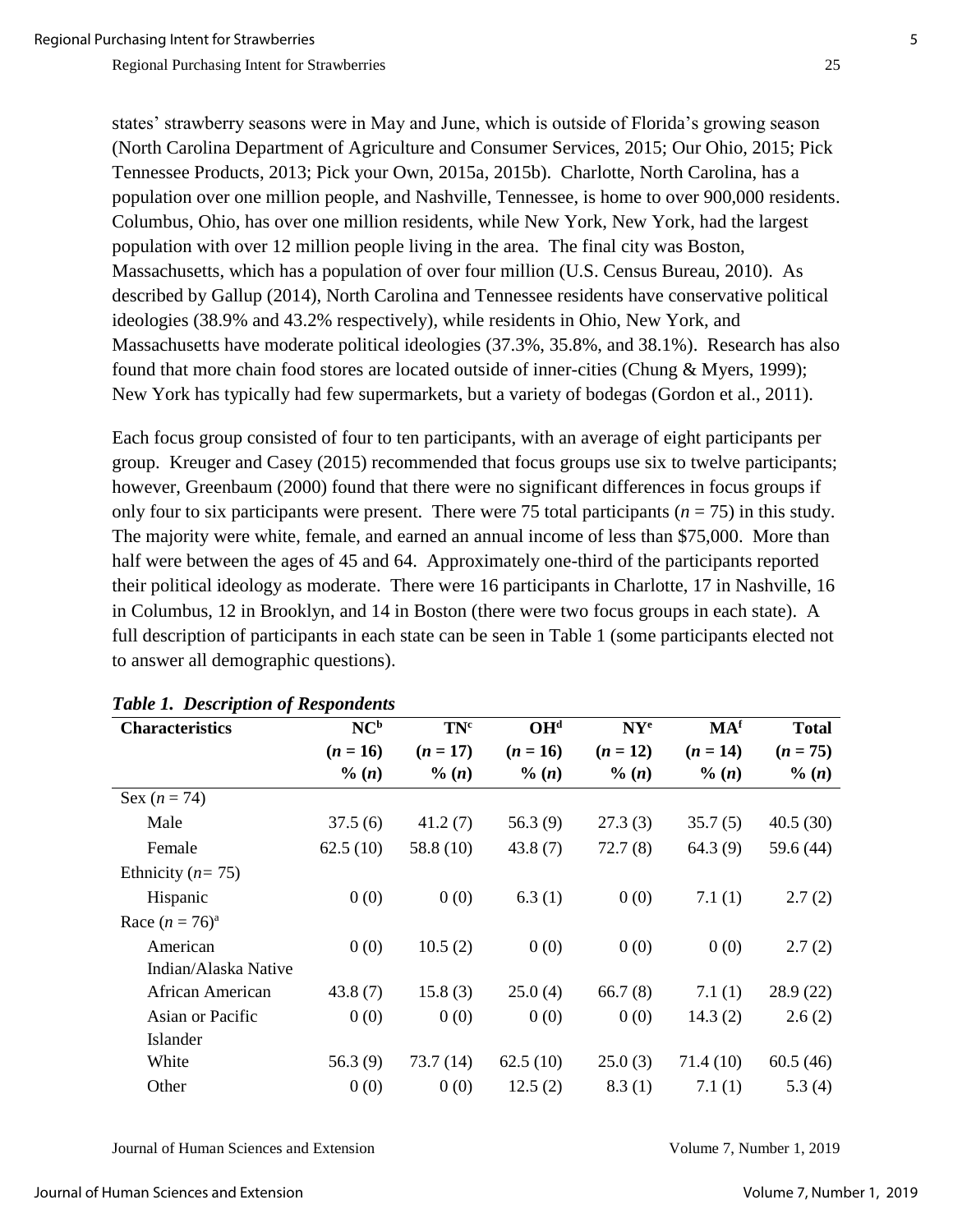Regional Purchasing Intent for Strawberries 26

| <b>Characteristics</b> | $\overline{\text{NC}^{\text{b}}}$ | TN <sup>c</sup> | OH <sub>q</sub> | $N Y^e$    | MA <sup>f</sup> | <b>Total</b> |
|------------------------|-----------------------------------|-----------------|-----------------|------------|-----------------|--------------|
|                        | $(n = 16)$                        | $(n = 17)$      | $(n = 16)$      | $(n = 12)$ | $(n = 14)$      | $(n = 75)$   |
|                        | % (n)                             | % (n)           | % (n)           | % (n)      | % (n)           | $\% (n)$     |
| Income $(n = 71)$      |                                   |                 |                 |            |                 |              |
| Less than $$25,000$    | 6.7(1)                            | 5.9(1)          | 13.3(2)         | 0(0)       | 38.5(5)         | 12.7(9)      |
| \$25,00-\$49,999       | 26.7(4)                           | 41.2(7)         | 26.7(4)         | 27.3(3)    | 15.4(2)         | 28.2(20)     |
| \$50,000-\$74,999      | 33.3(5)                           | 23.5(4)         | 13.3(2)         | 36.4(4)    | 23.1(3)         | 25.6(18)     |
| \$75,000-\$149,999     | 20.0(3)                           | 17.6(3)         | 46.7(7)         | 27.3(3)    | 15.4(2)         | 25.6(18)     |
| \$150,000-\$249,999    | 0(0)                              | 11.8(2)         | 0(0)            | 9.1(1)     | 7.7(1)          | 5.6(4)       |
| \$250,000 or more      | 13.3(2)                           | 0(0)            | 0(0)            | 0(0)       | 0(0)            | 2.8(2)       |
| Age $(n = 73)$         |                                   |                 |                 |            |                 |              |
| 18-24                  | 0(0)                              | 0(0)            | 6.3(1)          | 9.1(1)     | 0(0)            | 2.7(2)       |
| 25-34                  | 12.5(2)                           | 6.3(1)          | 12.5(2)         | 18.2(2)    | 0(0)            | 9.6(7)       |
| 35-44                  | 31.3(5)                           | 6.3(1)          | 25.0(4)         | 18.2(2)    | 7.1(1)          | 17.8(13)     |
| 45-54                  | 31.3(5)                           | 43.8(7)         | 25.0(4)         | 9.1(1)     | 21.4(3)         | 27.3(20)     |
| 55-64                  | 12.5(2)                           | 37.5(6)         | 25.0(4)         | 27.3(3)    | 50.0(7)         | 30.1(22)     |
| 65-74                  | 6.3(1)                            | 6.3(1)          | 6.3(1)          | 18.2(2)    | 14.3(2)         | 9.6(7)       |
| 75 and older           | 6.3(1)                            | 0(0)            | 0(0)            | 0(0)       | 7.1(1)          | 2.7(2)       |
| Political Ideology     |                                   |                 |                 |            |                 |              |
| $(n=73)$               |                                   |                 |                 |            |                 |              |
| Very Liberal           | 0(0)                              | 23.5(4)         | 0(0)            | 0(0)       | 14.3(2)         | 8.2(6)       |
| Liberal                | 31.3(5)                           | 11.8(2)         | 18.8(3)         | 50.0(5)    | 21.4(3)         | 24.7(18)     |
| Moderate               | 25.0(4)                           | 23.5(4)         | 37.5(6)         | 30.0(3)    | 42.9(6)         | 31.5(23)     |
| Conservative           | 31.3(5)                           | 29.4(5)         | 31.3(5)         | 20.0(2)    | 21.4(3)         | 27.4(20)     |
| Very Conservative      | 12.5(2)                           | 11.8(2)         | 12.5(2)         | 0(0)       | 0(0)            | 8.2(6)       |

a Respondents could select more than one answer.

<sup>b</sup> Percentages for income in North Carolina based on 15 responses.

<sup>c</sup> Percentages for age in Tennessee based on 16 responses.

<sup>d</sup> Percentagesfor income in Ohio based on 15 responses.

<sup>e</sup> Percentages for age, gender, and income in New York based on 11 responses; Percentages for political ideology based on 10 responses.

<sup>f</sup> Percentagesfor income in Massachusetts based on 13 responses.

Before the focus groups were conducted, a panel of experts reviewed the moderator's guide for validity. The panel consisted of two faculty members from the University of Florida and two strawberry industry professionals. The moderator's guide was semistructured and started with broad questions about where the participants purchased strawberries, how often they purchased strawberries, and how they selected strawberries for purchase. Subsequent questions asked about the participants' perceptions of Florida strawberries, California strawberries, and strawberries grown in Mexico. Participants were also prompted to answer questions specifically about their preferences related to taste, appearance, social interactions, supporting local farmers, and growing location when purchasing strawberries.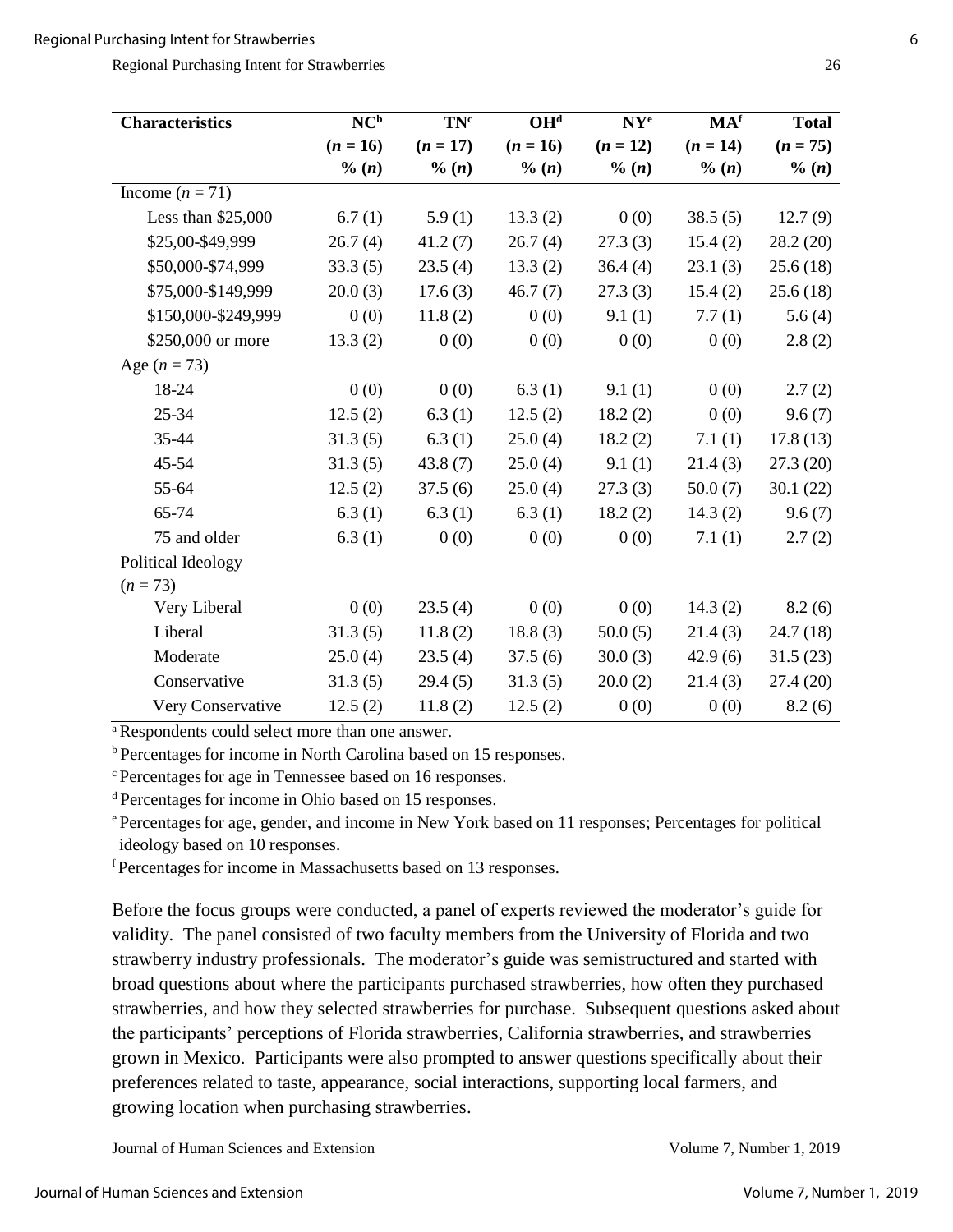Environmental triangulation was used to maximize the findings in the study by replicating the focus groups in five different states (Guion, 2002). Researchers use this type of triangulation to determine if findings remain the same in different environmental conditions. The various locations of the focus groups and the fact that not all of the focus groups were conducted during the peak of Florida's strawberry season could have influenced the results of this study (Guion, 2002). Additionally, the researchers used member checking to establish the credibility of the research by reading a summary of the discussion back to the participants upon the conclusion of

All of the focus groups were recorded with two audio recording devices and by a note taker who took observational notes throughout the conversations. The recordings were transcribed with the aid of the notes to add clarity to the transcriptions. Thick, rich descriptions of the findings are provided with the results to aid in the transferability of the study (Lincoln & Guba, 1985). Quotes from participants were edited for grammar to help increase the readability of the manuscript. Researchers utilized the computer software, MAXQDA 2015 (VERBI Software, 2014) for data analysis, to analyze the data. This software helps the researchers keep track of the assigned codes for analysis and quickly retrieve examples for each assigned code. Data were evaluated using *a priori* coding and guided by the TPB. This type of coding is used when a research question is focused and heavily guided by theory (Kuzel, 1999). Attitudes toward purchasing Florida strawberries, subjective norms, and perceived behavioral control of purchasing Florida strawberries were coded along with purchasing intent. The computer software served as an audit trail to detail how the data were coded throughout the data analysis process, and peer debriefing was utilized as an external check for the interpretations of the data (Lincoln & Guba, 1985).

the focus groups and confirming that the conclusions were accurate.

Researcher bias was identified to aid the reader in understanding the researchers' position and how it may have influenced the implications made from the study (Merriam, 1988). The primary investigator and graduate assistant for the research had already completed a similar study the prior year with the population confined to Floridians only. Additionally, the graduate student working on the paper was born and raised in Florida but had no connections to the strawberry industry. Both researchers lived in Florida at the time of the study and had an interest in promoting locally produced agricultural products.

#### **Results**

#### **Attitude Toward Behavior**

Attitude toward purchasing Florida strawberries emerged during the focus groups as participants discussed what influenced their selection decisions of strawberries. When asked about the barriers and benefits of purchasing Florida strawberries, many of the participants described the freshness and taste of the strawberries to be important. When Annie of Charlotte was asked if she would consider purchasing Florida strawberries, she replied, "I would feel like Florida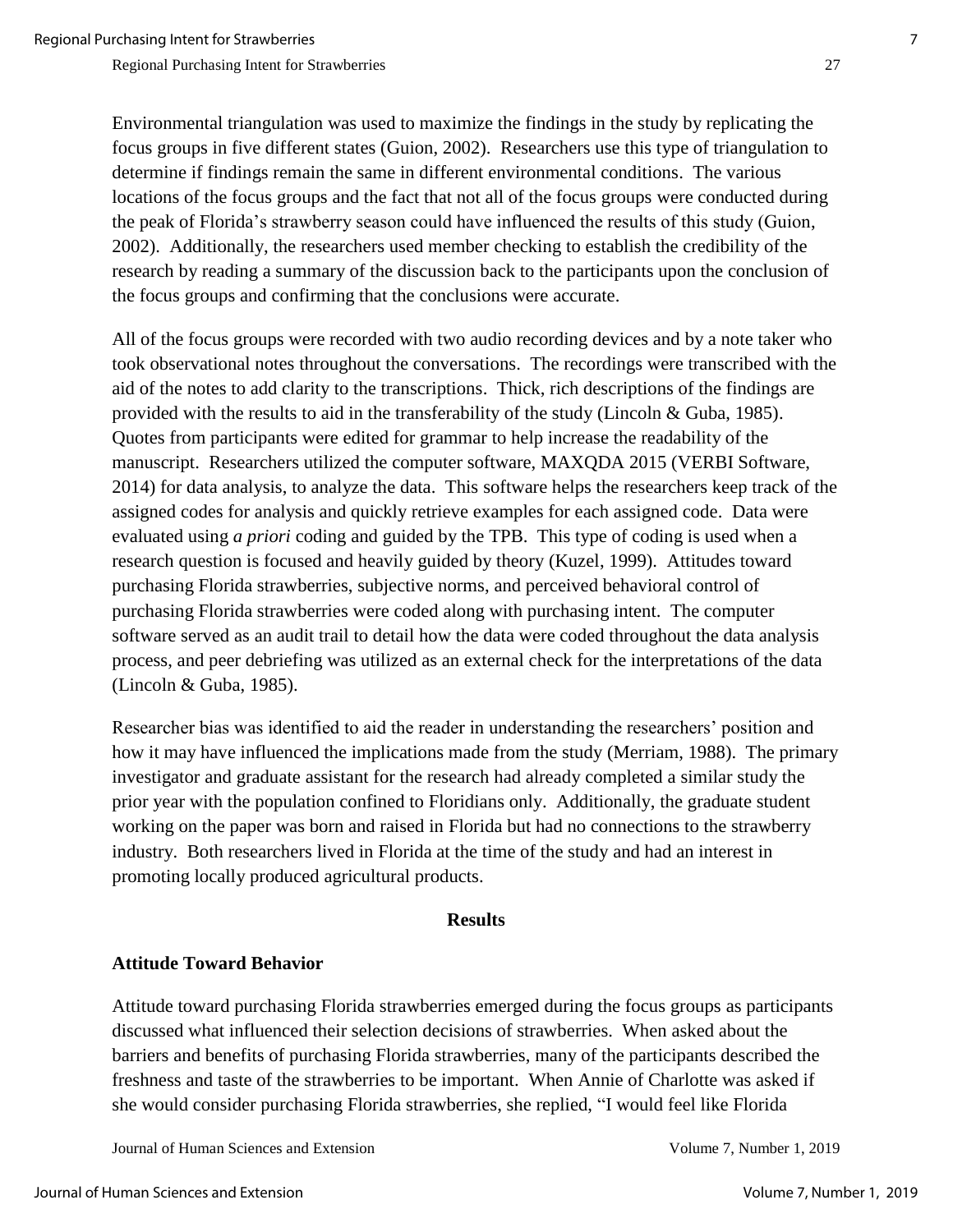strawberries were fresher, and I guess they are. If you have other strawberries to compare with, they probably would have a better taste." Maggie from Boston had a similar attitude and explained, "The ones from Florida seem to be sweeter." Byron from Nashville also described how "the color of Florida strawberries are more vibrant [than California]."

Participants also discussed how the strawberries from Florida would not have to travel as far to their geographic area, which could also reduce the cost. John from Columbus explained,

I feel like it would be a smart idea for stores to sell Florida strawberries. I figure if they are getting them from California or from Mexico . . . the cost of moving them would be a lot more than just from Florida.

As the conversations moved to discuss the importance of how far the strawberries travel, Allen of Brooklyn said, "[Florida strawberries] are going to be fresher because they are closer and they can drive them up in a day and a half." The participants appeared to associate the idea that the distance the strawberries traveled to their grocery stores was connected to the freshness and taste of the fruit.

However, not all of the participants expressed strong attitudes or preference toward Florida strawberries. Some participants in Brooklyn were unsure about the benefits or barriers to purchasing strawberries grown in Florida. When asked about purchasing Florida strawberries, Meredith said, "I do not have a feeling about Florida strawberries." Anita added, "Other than distance, I cannot think of any other benefits. Only because I have not really noticed where [strawberries] come from." Similarly, in Boston, Olivia said, "I do not see any benefit to purchasing Florida strawberries." The rest of the participants in the focus group indicated agreement but did not list any barriers to purchasing Florida strawberries either.

### **Subjective Norms**

As participants described their purchasing habits and preferences for strawberries, many discussed how social influences and interactions affected their intent to purchase strawberries. These conversations were coded under subjective norms. When asked why she might purchase Florida strawberries compared to those from California or Mexico, Meredith of Brooklyn said she would purchase them out of "loyalty to the east coast." Many of the participants echoed this sentiment and agreed that a sense of loyalty drove their preference for Florida strawberries.

Participants also discussed how conversations with their friends and family who had positive experiences with Florida strawberries increased their intent to purchase them. Jane from Columbus explained,

I do have a coworker who just recently moved here from Florida, and I mentioned something about coming to the focus group tonight, and she said oh, 'I hope they give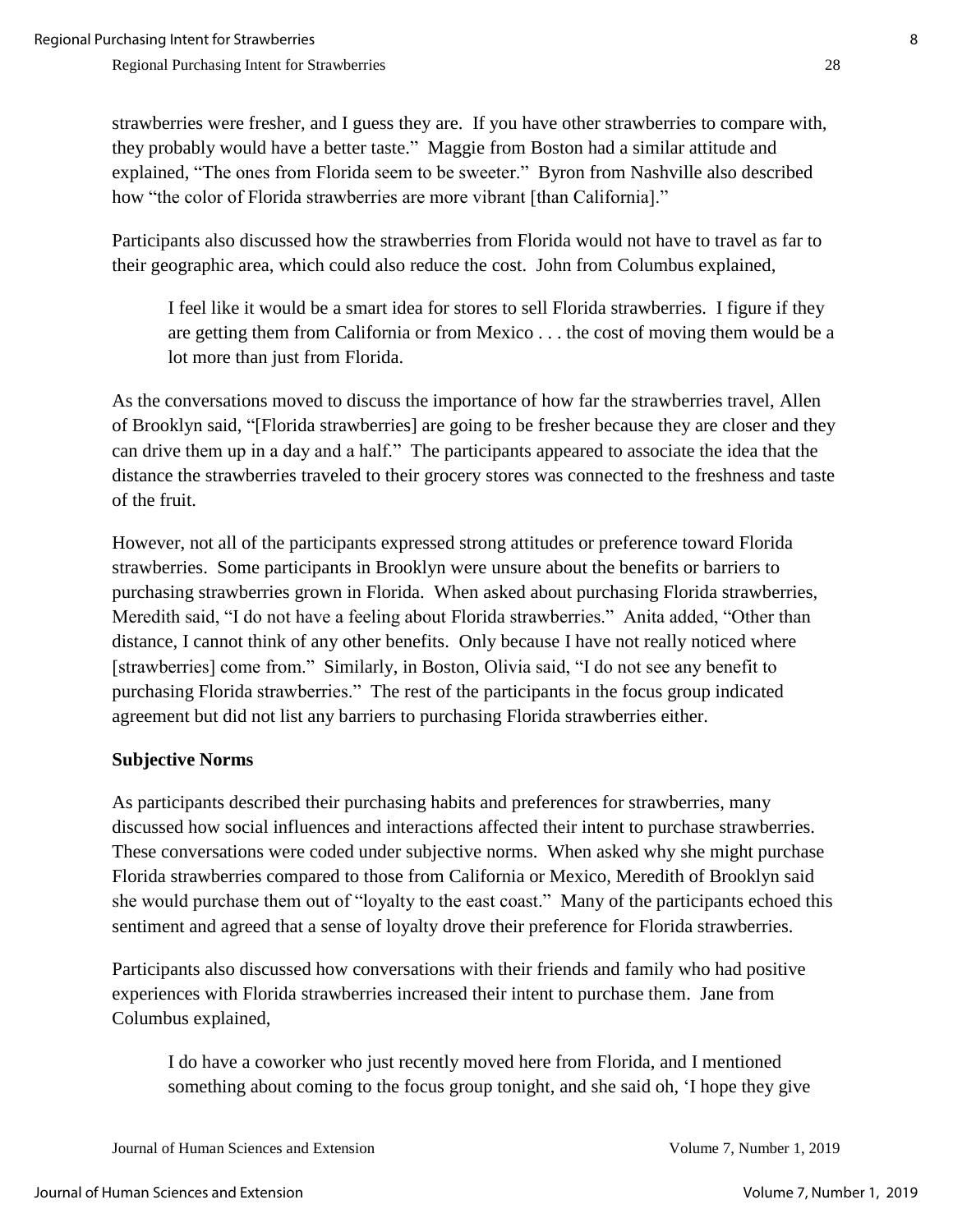you Florida strawberries to taste because [they are] really good.' So, I have heard really good things about Florida strawberries. . . . If I saw them, I would probably buy them.

Participants also brought up how their own experiences with Florida strawberries were influencing their purchasing decisions. Frederick of Boston explained that he had been going to Florida for a number of years to visit family and they would pick Florida strawberries together so he "would just buy them for sentimental reasons." As participants like Frederick and Jane described their own or others' experiences with Florida strawberries, the other participants in the focus group expressed that their attitudes were changing and they were more interested in purchasing Florida strawberries compared to before the focus group. In Boston, Sylvia said, "I am learning a lot tonight." Andy replied, "I never knew so much about strawberries," and Sylvia expressed that she was going to "go to the store now" to see if they were carrying Florida strawberries. Similarly, in Brooklyn, Shauna said,

This discussion has been very informative because I have never paid attention to where strawberries are grown. I just know that I can go to the store and buy strawberries. . . . Now I will pay attention to where my strawberries are sourced from.

Other evidence of subjective norms emerged during conversations comparing California or Mexico to Florida strawberries. Current issues in California, like politics and the environment, were identified as reasons to purchase Florida strawberries. Kayla of Boston said, "I have kind of a bias against California, so that would be my reason for not purchasing from there. I think their governance is out of control." Edward agreed and said, "Right now with the problems they are having in California with the drought. . . . I would pick Florida over California." Labor regulations and farmworker welfare were reasons discussed for why participants would prefer not to purchase strawberries from Mexico. In Columbus, Tiffany said, "I think of the workers in Mexico being paid five cents an hour, and that factors into my decision [for purchasing strawberries]. I [am] starting to be more political on it." Lilly from Boston had similar concerns for farm workers and explained that if Florida strawberry growers "could identify the ways in which workers were supported and the ways that farmers were paid for the strawberries," she would be more willing to purchase them.

### **Perceived Behavioral Control**

Participants were also asked if they felt like they had any control over whether or not they could purchase Florida strawberries in their state to understand their perceived behavioral control. Participants expressed concern about Florida strawberries being available for purchase in their local area. In Boston, Maggie said, "You can only buy what the store has." Similarly, in Nashville, Mark said, "Florida strawberries are not always available." Erik in Charlotte also explained, "[You are] at the mercy of the store. . . . If Florida strawberries are not there, they are not there."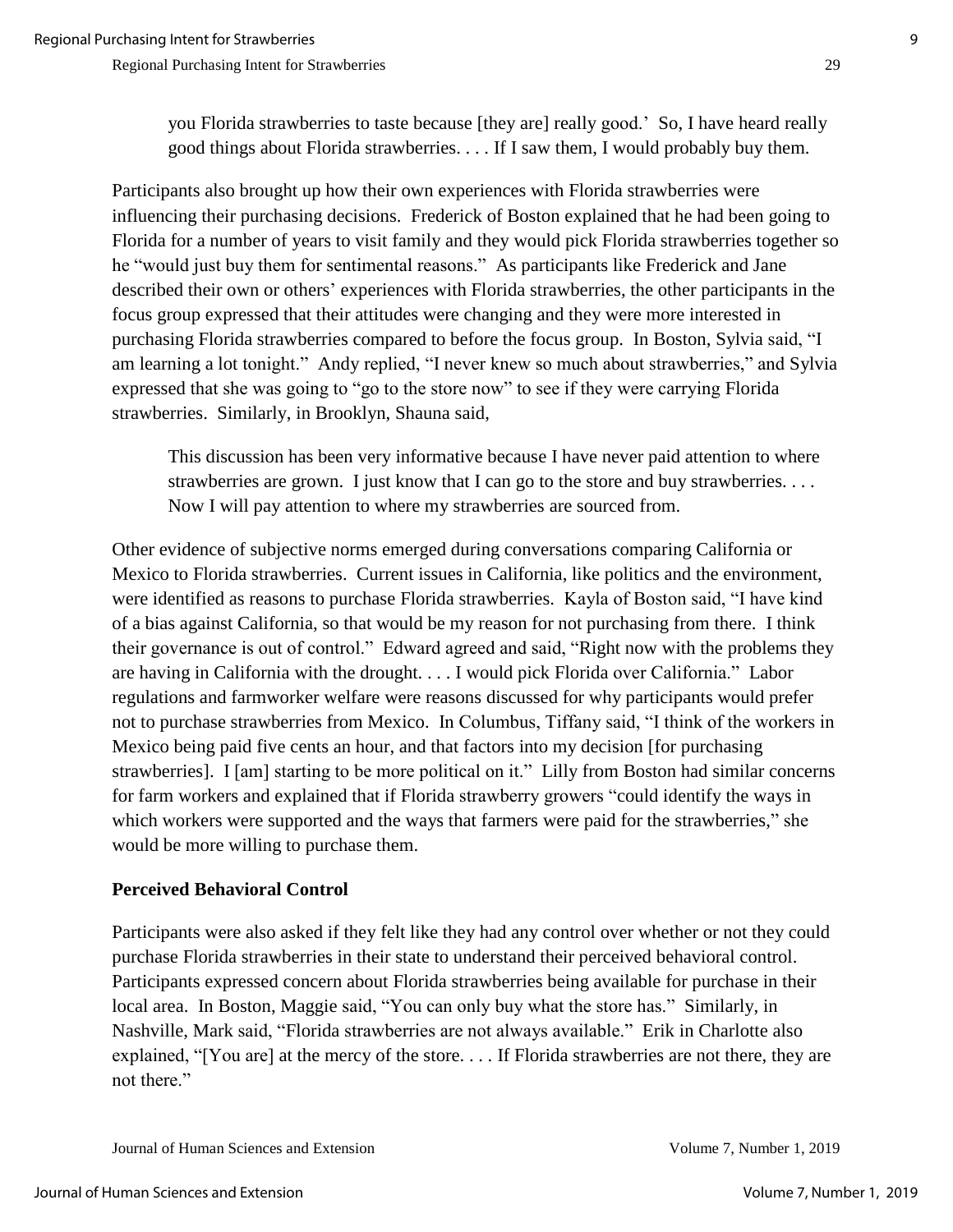Participants also brought up experiences in stores where they did not have the option to choose Florida strawberries, or the packages were not clearly labeled with the growing location. Thomas of Boston said, "When I go to the store, there are only strawberries. The label does not say from Mexico or Florida or California." In Charlotte, Angelica said, "In some instances, you may just have a choice of California or none. Or you may have the choice of Florida or none." Overall, participants' descriptions indicated limited behavioral control over purchasing Florida strawberries due to the availability in the stores.

Some participants did indicate they could find the growing location on strawberry packages, which helped increase their perceptions of behavioral control for purchasing Florida strawberries. Megan of Nashville said, "The location is marked on the packages. I know when I am buying Florida strawberries. They are available right now when locally grown ones are not, and that is my motivation for buying them." A few participants even indicated they would ask their stores to carry Florida strawberries so they could purchase them. Jackie of Columbus explained, "You can request certain items to be carried in a store. I know that most of the grocery stores will try to accommodate you if they get enough requests for things." Andy agreed and said that sometimes "it comes down to the customers being willing to say, 'Hey, I would like this. I know it is available, why don't you have it?' Store workers will listen and take note and then take it to their superiors."

## **Purchasing Intent**

As the focus groups progressed, participants were asked how different strawberry characteristics influenced their purchasing intent as well as their intent to purchase Florida strawberries over domestic and international alternatives. After being informed of Florida's growing season, the majority of participants indicated they would look for Florida strawberries during the winter growing season over Mexico strawberries. In Brooklyn, Chris explained, "It seems to me that we associate Florida with freshness, and I would definitely buy strawberries from Florida." Anita agreed and said, "I would definitely buy strawberries from Florida." In Columbus, Carl said, "All things being equal, I would buy Florida strawberries."

Other participants brought up attributes in addition to growing location for when deciding what strawberries to purchase. Ken of Nashville said, "I would certainly buy Florida strawberries over anything from Mexico or Guatemala or wherever. If I had a choice between California and Florida, it would probably come down to cost and the appearance of the product."

Tiffany of Columbus had a similar opinion,

If I am given two packages and they are both American grown, one in California, one in Florida, and the prices are comparable, all bets are off because I am looking at the color of the berries, the firmness of the berries, the freshness of the berries.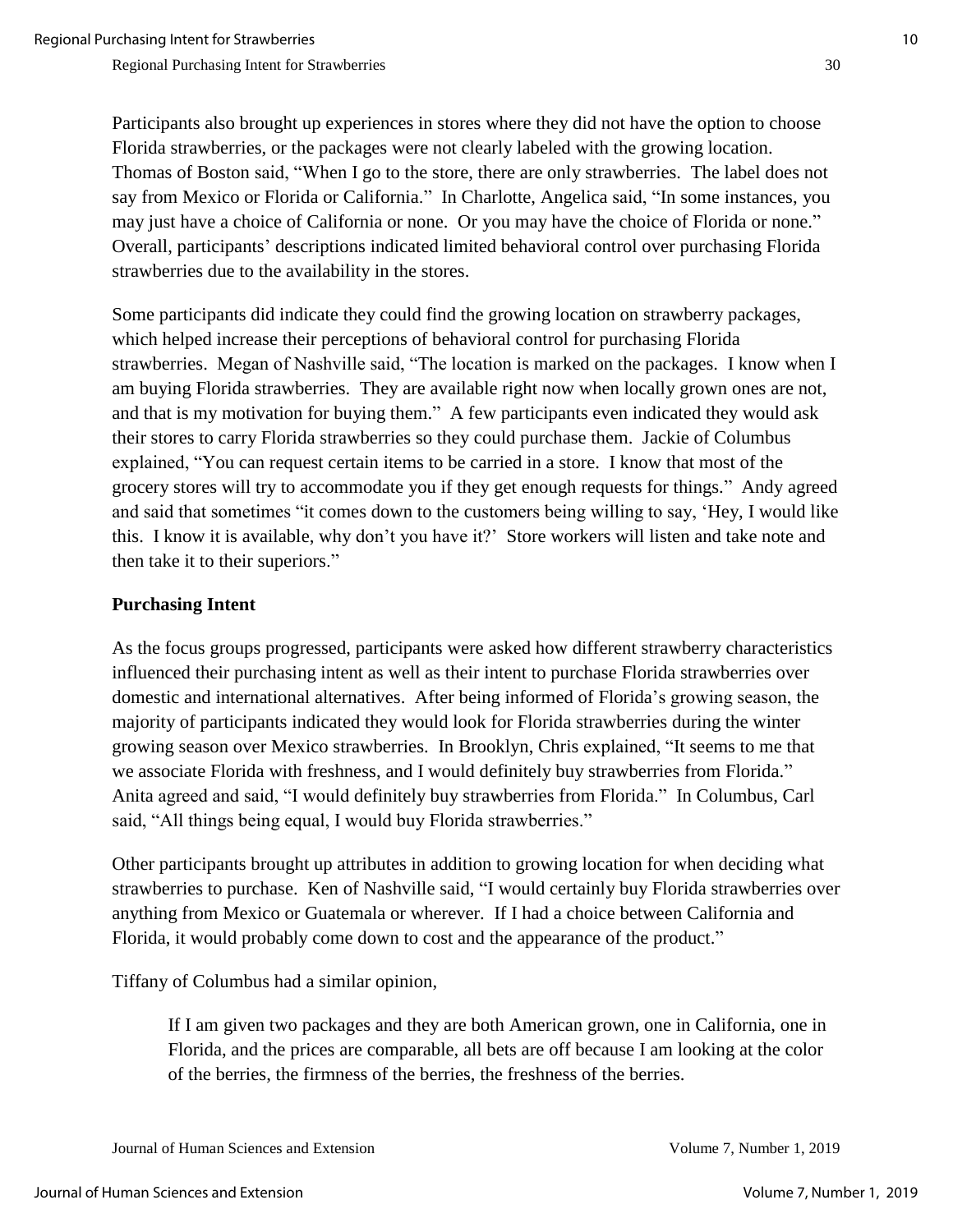Participants also indicated they preferred Florida strawberries over imported ones. In Nashville, Charlie said, "If you are standing there and one strawberry package says made in Mexico, and the other one says Florida, you are naturally going to take Florida." Vinnie of Columbus expressed similar thoughts and said that because Florida strawberries would not be "crossing any borders," he would prefer to purchase them.

However, not all participants expressed this strong intent to purchase Florida strawberries. In Boston, Thomas said, "It does not really matter where [strawberries] are from. I buy them on impulse and get them on sale. I couldn't tell you the difference between California strawberries and Florida strawberries." Olivia agreed and said, "I buy strawberries on a whim. If it came from Florida, it is okay. If it came from California, it is okay. If it came from Mexico, it is okay." The rest of the participants in Boston shared the sentiment that they would not actively seek Florida strawberries or pay attention to the growing locations.

### **Discussion and Implications**

There is a need to understand consumers' ethnocentrism at a regional level and understand their intent to purchase produce grown out-of-state (Fernández-Ferrín & Bande-Vilela, 2013). Due to the recent rise in competition from imported strawberries and their sales in out-of-state markets (USDA-ERS, 2013; Wu et al., 2012), this study specifically explored eastern US consumers' perceptions and purchasing intent of Florida strawberries. The qualitative findings from this study cannot be generalized to the population; however, they can provide necessary insight into understanding consumers' purchasing intent of Florida strawberries. A detailed description of the focus group locations, the participants, and the Florida strawberry industry have been provided to aid in the transferability of the implications and recommendations to other commodities and regions where appropriate (Lincoln & Guba, 1985).

The majority of participants described positive attitudes toward Florida strawberries related to freshness and taste, which was consistent with prior research (Ruth & Rumble, 2016; Ruth et al., 2016). Participants agreed their preference for Florida strawberries was related to the relatively shorter distance the product had to travel compared to competitors. Purchasing intent reflected the participants' positive attitudes, and many participants used Florida strawberry qualities to justify their intent to purchase in the future.

Some participants did have a difficult time identifying positive attributes of Florida strawberries, and the same participants did not describe a strong purchasing intent. The focus groups were conducted in urban locations, and some participants may not have been knowledgeable about agriculture. Additionally, farmers markets may not be as accessible to participants who lived in urban locations compared to participants who lived in suburban areas (Penney & Prior, 2014), which may account for the varying levels in attitudes and experiences with Florida strawberries. Another reason for the differences in attitudes (and other characteristics from TPB) could be due to one or a few vocal participants sharing an opinion that does not necessarily reflect the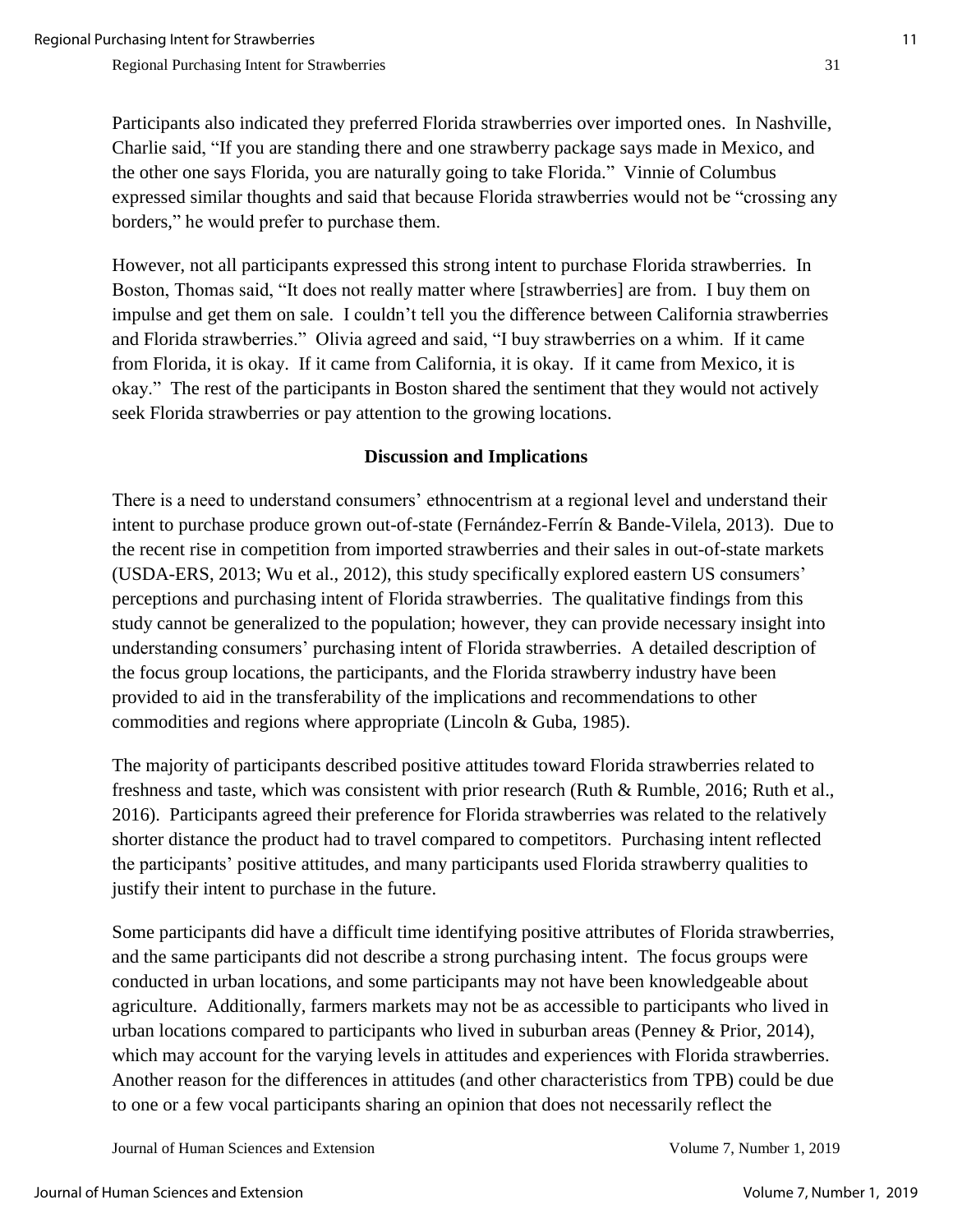consensus. Additionally, focus groups in Boston and Brooklyn were conducted at the end of strawberry season, while the rest were conducted during the height of the season. The difference in timing may have influenced the participants' familiarity with Florida-grown strawberries at the time. Regardless of attitude being positive or negative, there did appear to be an association with purchasing intent as described by the TPB (Ajzen, 1988).

Subjective norms also appeared to influence the intent to purchase (Rainbolt et al., 2012). A number of participants indicated that hearing about how great Florida strawberries were from their peers increased their likelihood to look for the product in stores. Additionally, participants with positive prior experiences with Florida strawberries agreed they were likely to purchase in the future, which was consistent with prior research (Holt, 2014). These participants said that the strawberries brought back happy memories, and they would purchase them for that feeling. Some participants discussed political and economic reasons they would purchase Florida strawberries compared to those from California or Mexico. The participants were also concerned for the welfare of the strawberry workers both in Mexico and in Florida. The presence of subjective political norms in some of the focus groups could be the result of cultural and political differences between the states. These attitudes may also be more reflective of moral or personal norms, rather than subjective norms (Aertsens et al., 2009).

Participants expressed a spectrum of attitudes toward behavioral control for purchasing Florida strawberries. Some participants felt they had limited control over whether or not they could purchase Florida strawberries. Many said they had no control over whether their stores would sell them or if the growing location would be available/visible on the label. Because perceived behavioral control is directly related to intent to purchase (Ajzen, 1988; Rainbolt et al., 2012), participants with this perception of behavioral control would likely have a weak purchasing intent for Florida strawberries. Evidence of this weak purchasing intent was demonstrated when participants described how they would purchase strawberries just based on prices. However, some participants explained they would ask their grocery stores to sell Florida strawberries, exhibiting high behavior control.

Even though some participants said they would not care where their strawberries were grown, the majority of participants agreed they would look for Florida strawberries while shopping. Yet attributes aside from growing location would also influence participants' purchasing decisions. The bottom line of price came up several times as did taste and freshness. Other participants indicated they would always buy Florida strawberries over those imported from another country; however, this attitude was not consistent when compared to other domestic strawberries. Consumer ethnocentrism was apparent, but it seemed to be more important at a national level rather than regional level because the participants did not differentiate preferences between domestic strawberries (Shimp & Sharma, 1987).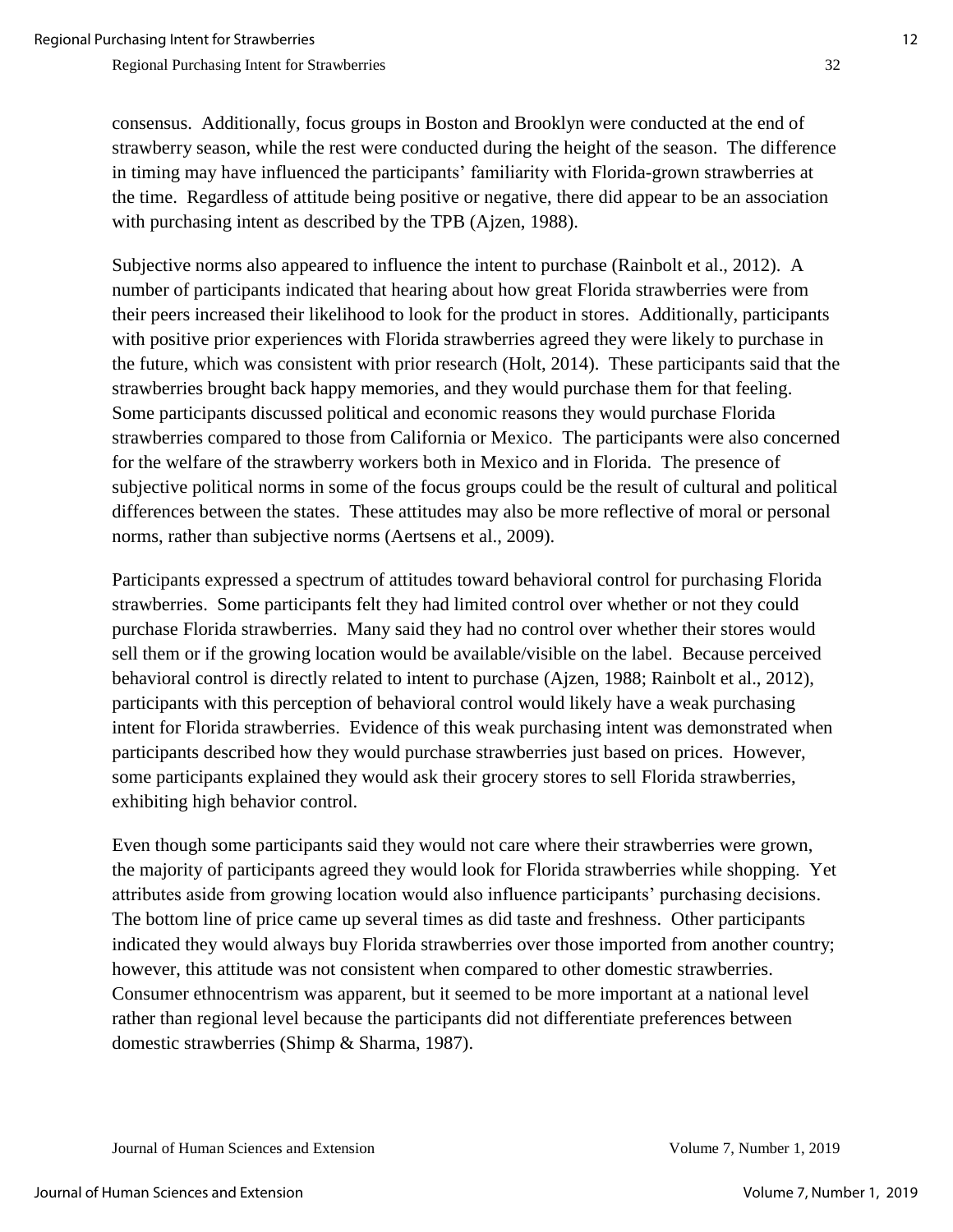### **Recommendations**

The majority of states have to export their food products to other locations and develop effective strategies to promote and market their products outside of their local markets. While the findings of this study are specific to Florida strawberries and cannot be generalized, the recommendations could hold value to other states and commodities that have to market outside their state. Personal experiences have been shown in prior literature, and this research, to have a positive impact on purchasing intent (Holt, 2014). Extension personnel should work with local strawberry growers and distributors to develop messages and educational programs to promote Florida strawberries and other locally grown produce, particularly in urban locations. In addition, promoting Florida strawberries at state fairs, community events, and in grocery stores through taste tests and cooking demonstrations could increase positive attitudes toward purchasing Florida strawberries. The personal interactions and experiences with growers and the products could increase perceived behavioral control and perceptions of social norms if consumers experience Florida strawberries in their local areas, which would increase consumers' purchasing intent (Ajzen, 1988; Rainbolt et al., 2012). Extension personnel should also consider these recommendations when assisting producers in marketing other commodities across state lines.

Not all of the participants were able to identify specific attributes about Florida strawberries. These neutral attitudes were associated with weak purchasing intent, which indicated a need to develop communication material targeting attitudes to increase Florida strawberry sales. Social media, television, newspaper, magazine advertisements, and transportation advertisements (e.g., subway ads, bus ads, and billboards) that focus on the positive attributes of Florida strawberries, like availability in winter months, could help increase positive perceptions of the product, particularly when the product is in season.

Subjective norms should also be considered when developing communication to promote Florida strawberries (Rainbolt et al., 2012). Using spokespersons to share personal testimonies of their experiences about Florida strawberries and hosting events at community centers could help increase positive perceptions of subjective norms related to Florida strawberries and reinforce the cultural and emotional needs of the consumer (Aprile et al., 2016; Lombardi et al., 2015). Communication campaigns that focus on the fair treatment of farm workers could reinforce consumers' moral norms, which would increase their purchasing intent as well (Aertsens et al., 2009).

While the findings from this study provide insight into consumers' purchasing intent of Florida strawberries, they also reveal potential ways Extension can help producers increase perceptions of behavioral control in out-of-state markets. Including the growing location on the package in an easy-to-see design or using a state agricultural brand, like Fresh from Florida, are a few ways to increase perceived behavioral control of where strawberries are grown for consumers in the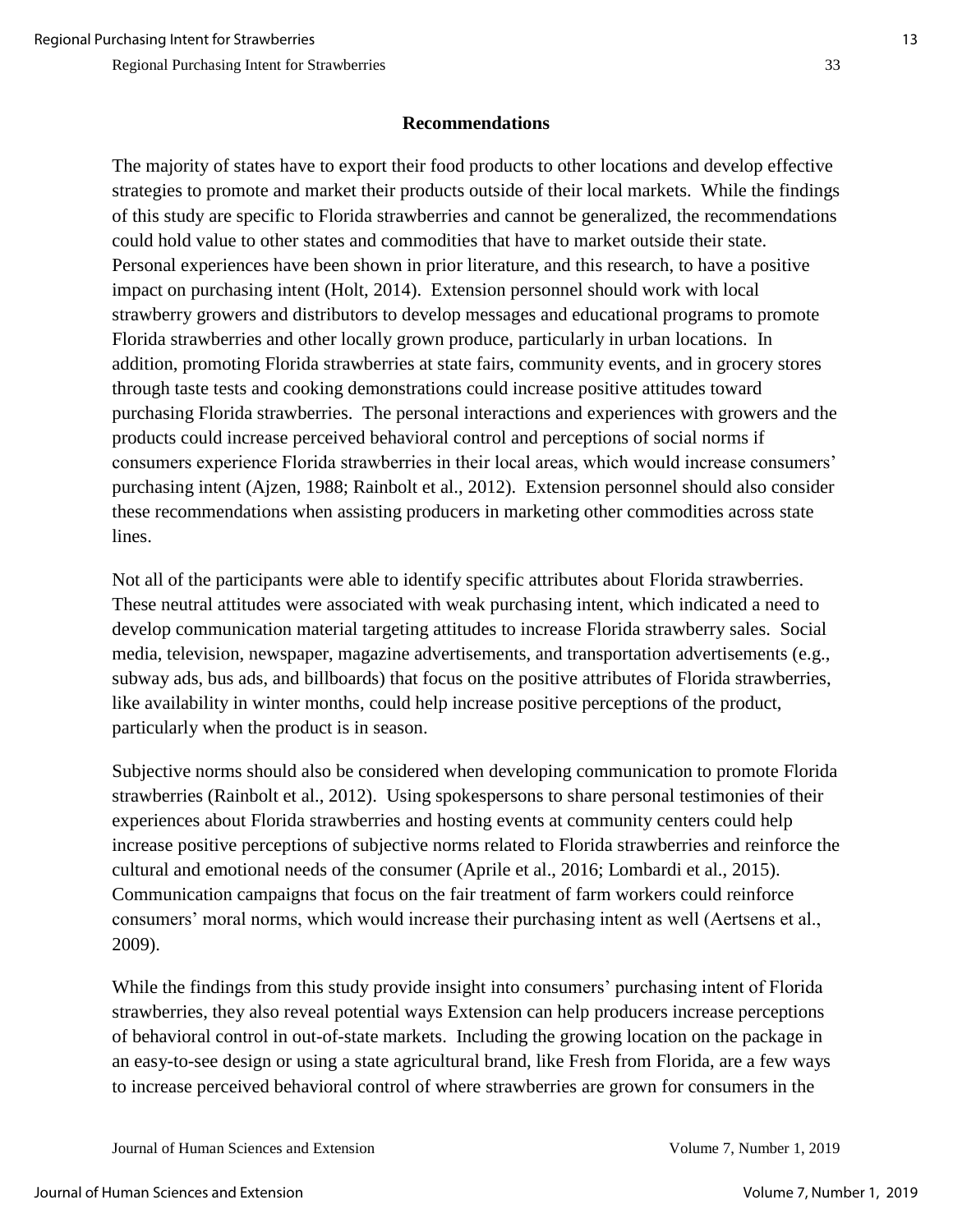store. Northern states may not be as familiar with the logo; however, inclusion of the growing location or state brand could signal consumers to consider the product origin while shopping, which would increase perceptions of behavioral control (Aprile et al., 2016; Lorenz et al., 2015). Because some participants said they would even ask their stores to carry Florida-grown strawberries, communication for the products could include a call-to-action for consumers to do this. Addressing consumers' attitudes, subjective norms, and behavioral control through communication efforts could lead to increased intent to purchase Florida strawberries, or other commodities sold across state lines, in the future (Ajzen & Fishbein, 1980).

Future research should use a random sample survey of eastern US strawberry consumers to determine if these findings were reflective of the population. Additionally, this study measured stated preferences for strawberry purchases, which do not always align with revealed preferences. Researchers could address this limitation by collecting data at the point of purchase to gather their revealed, or actual, preference. Message frames should be tested to determine if they will have different influences depending on location or audience demographics. Based on the findings from this study, frames that should be explored include personal messages (subjective norms), availability of the season (perceived behavioral control), and freshness (attitude toward the behavior). This research could also be replicated with other state commodities, both in Florida and in other areas.

#### **References**

- Aertsens, J., Verbeke, W., Mondelaers, K., & Huylenbroeck, G. V. (2009). Personal determinants of organic food consumption: A review. *British Food Journal*, *111*(10), 1140–1167. doi:10.1108/00070700910992961
- Agricultural Marketing Resource Center. (2018, June). *Commodity strawberry profile*. Retrieved from http://www.agmrc.org/commodities\_\_products/fruits/strawberries/commoditystrawberry-profile/
- Ajzen, I. (1988). *Attitudes, personality, and behavior*. Chicago, IL: The Dorsey Press.
- Ajzen, I. (2011). The theory of planned behaviour: Reactions and reflections. *Psychology & Health*, *26*(9), 1113–1127. doi:10.1080/08870446.2011.613995
- Ajzen, I., & Fishbein, M. (1980). *Understanding attitudes and predicting social behavior*. Englewood Cliffs, NJ: Prentice-Hall.
- Aprile, M. C., Caputo, V., & Nayga, R. M., Jr. (2016). Consumers' preferences and attitudes toward local food products. *Journal of Food Products Marketing*, *22*(1), 19–42. doi:10.1080/10454446.2014.949990
- Bareuther, C. M. (2016, December). *Despite challenges, Florida's strawberry business is growing.* Retrieved from https://www.producebusiness.com/florida-strawberry-report/
- Becot, F., Conner, D., Nelson, A., Buckwalter, E., & Erickson, D. (2014). Institutional demand for locally-grown food in Vermont: Marketing implication for producers and distributors. *Journal of Food Distribution Research, 45*(2), 99–117.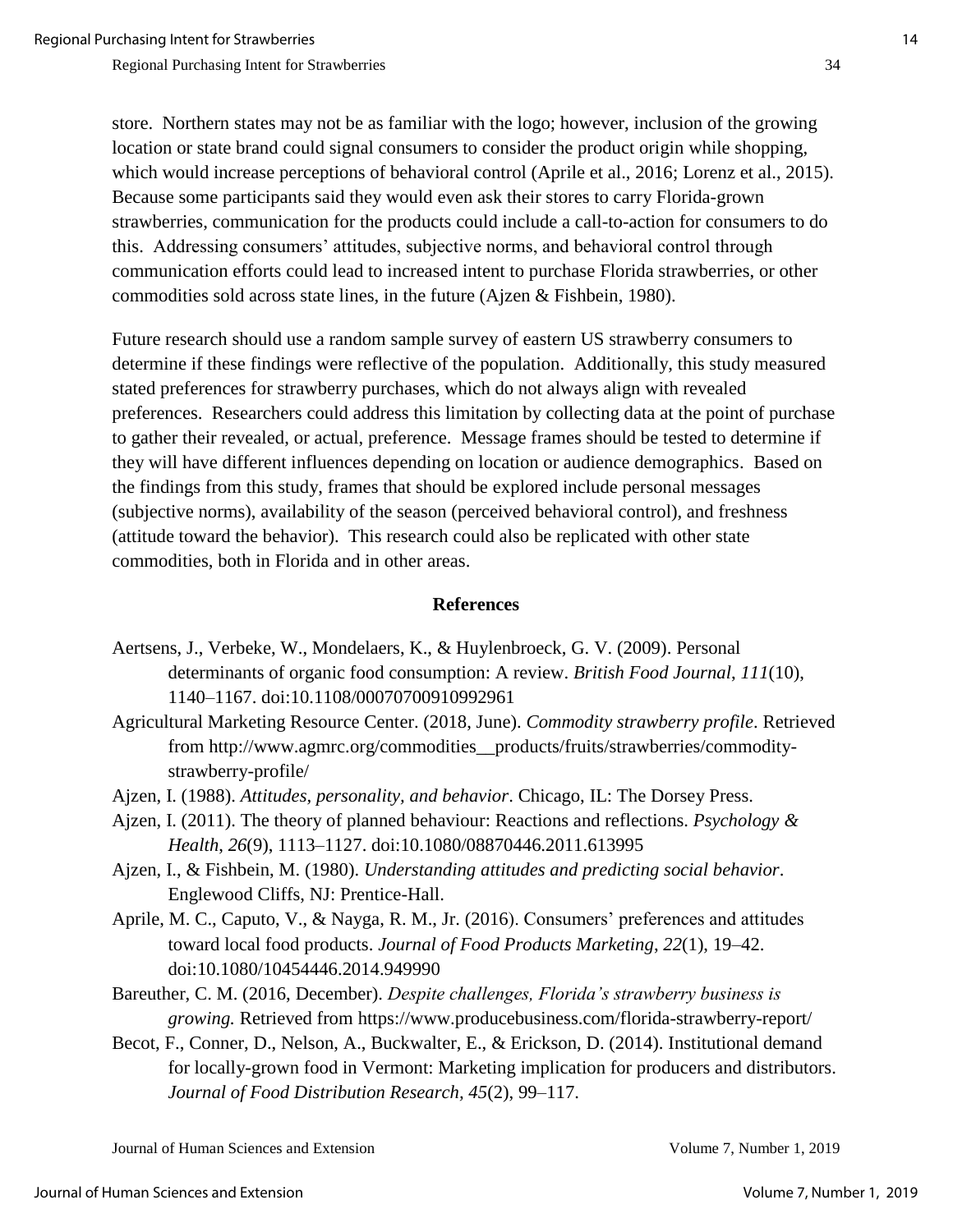- Chung, C., & Myers, S. L. (1999). Do the poor pay more for food? An analysis of grocery store availability and food price disparities. *The Journal of Consumer Affairs, 33*(2), 276–296. doi:10.1111/j.1745-6606.1999.tb00071.
- Creswell, J. W. (2013). *Qualitative inquiry and research design: Choosing among five approaches* (3rd ed.). Thousand Oaks, CA: Sage.
- Fernández-Ferrín, P., & Bande-Vilela, B. (2013). Regional ethnocentrism: Antecedents, consequences, and moderating effects. *Food Quality and Preference*, *30*(2), 299–308. doi:10.1016/j.foodqual.2013.06.011
- Florida Department of Agriculture and Consumer Services. (2013). *Florida agriculture by the numbers*. Retrieved from https://www.nass.usda.gov/Statistics\_by\_State/Florida/Publicat ions/Annual\_Statistical\_Bulletin/FL\_Agriculture\_Book/2013/2013%20FL%20Ag%20by %20the%20Numbers.pdf
- Florida Department of Agriculture and Consumer Services. (2017). *Florida agriculture overview and statistics*. Retrieved from http://www.freshfromflorida.com/Divisions-Offices/Mark eting-and-Development/Education/For-Researchers/Florida-Agriculture-Overview-and-**Statistics**
- Gallup. (2014). *State of the states*. Retrieved from http://www.gallup.com/poll/125066/State-States.aspx
- Gordon, C., Purciel-Hill, M., Ghai, N. R., Kaufman, L., Graham, R., & Wye, G. V. (2011). Measuring food deserts in New York City's low-income neighborhoods. *Health & Place*, *17*(2), 696–700. doi:10.1016/j.healthplace.2010.12.012
- Greenbaum, T. L. (2000). *Moderating focus groups: A practical guide for group facilitation*. Thousand Oaks, CA: Sage.
- Guion, L. A. (2002). *Triangulation: Establishing the validity of qualitative studies* (Report No. FCS6014). Gainesville, FL: University of Florida, IFAS Extension. Retrieved from https://sites.duke.edu/niou/files/2014/07/W13-Guion-2002-Triangulation-Establishingthe-Validity-of-Qualitative-Research.pdf
- Holt, J. A. (2014). *The effect of media channels on consumers' intentions to buy local food: An exploration of the theory of planned behavior and media channel perceptions* (Unpublished doctoral dissertation). University of Florida, Gainesville, FL.
- Jefferson-Moore, K. Y., Robbins, R. D., Johnson, D., & Bradford, J. (2014). Consumer preference for local food products in North Carolina. *Journal of Food Distribution Research, 45*(1), 41–46. Retrieved from http://econpapers.repec.org/article/agsjlofdr /164551.htm
- Keeling-Bond, J., Thilmany, D., & Bond, C. (2009). What influences consumer choice of fresh produce purchase location? *Journal of Agricultural and Applied Economics, 41*(4), 61– 74.
- Knight, A. J., & Chopra, H. M. (2013). Estimating local food capacity in publicly funded institutions. *Journal of Extension, 51*(1) Article 1FEA9. Retrieved from http://www.joe .org/joe/2013february/a9.php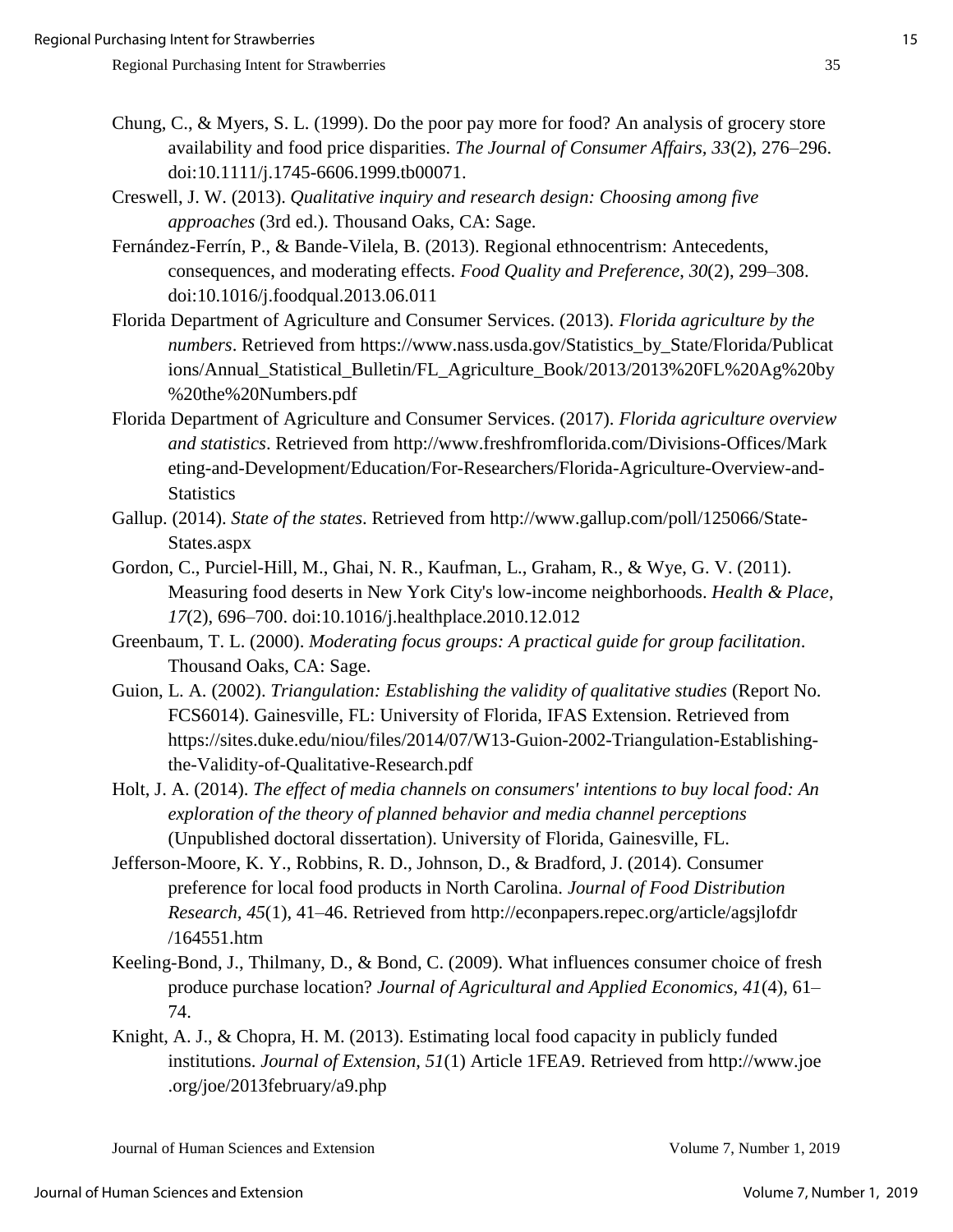- Krueger, R. A., & Casey, M. A. (2015). *Focus groups: A practical guide for applied research* (5th ed.). Thousand Oaks, CA: Sage.
- Kuzel, A. J. (1999). Sampling in qualitative inquiry. In B. F. Crabtree & W. L. Miller (Eds.), *Doing qualitative research* (2<sup>nd</sup> ed., pp. 33–46). Thousand Oaks, CA: Sage.
- Lincoln, Y. S., & Guba, E. G. (1985). *Naturalistic inquiry*. Newbury Park, CA: Sage.
- Lombardi, A., Migliore, G., Verneau, F., Schifani, G., & Cembalo, L. (2015). Are "good guys" more likely to participate in local agriculture? *Food Quality and Preference*, *45*, 158– 165. doi:10.1016/j.foodqual.2015.06.005
- Lorenz, B. A., Hartmann, M., & Simons, J. (2015). Impacts from region-of-origin labeling on consumer product perception and purchasing intention – Causal relationships in a TPB based model. *Food Quality and Preference*, *45*, 149–157. doi:10.1016/j.foodqual.2015 .06.002
- Merriam, S. (1988). *Case study research in education: A qualitative approach*. San Francisco, CA: Jossey-Bass.
- Morgan, D. L. (1998). *The focus group guidebook*. Thousand Oaks, CA: Sage.
- North Carolina Department of Agriculture and Consumer Services. (2015, April 17*). News release: N.C. strawberry growers expect strong season.* Retrieved from http://www.ncagr .gov/paffairs/release/2015/41-15strawberry-season.htm
- Onken, K. A., & Bernard, J. C. (2010). Catching the "local" bug: A look at state agricultural marketing programs. *Choices*, *25*(1). Retrieved from https://core.ac.uk/download/pdf /6678853.pdf
- Onozaka, Y., Nurse, G., & McFadden, D. T. (2010). Local food consumers: How motivations and perceptions translate to buying behavior. *Choices, 25*(1). Retrieved from http://www.choicesmagazine.org/UserFiles/file/article\_109.pdf

Our Ohio. (2015). *What's in season.* Retrieved from http://ourohio.org/food/whats-in-season

- Penney, U., & Prior, C. (2014). Exploring the urban consumer's perception of local food. *International Journal of Retail & Distribution Management*, *42*(7), 580–594. doi:10.1108/ijrdm-09-2012-0077
- Perloff, R. M. (2013). *The dynamics of persuasion: Communication and attitudes in the 21st century* (5th ed.). New York, NY: Routledge.
- Pick Tennessee Products. (2013). *Growing seasons.* Retrieved from http://www.picktnproduc ts.org/food/growing\_season.html
- Pick your Own. (2015a). *Massachusetts crop harvest calendar.* Retrieved from http://www.pick yourown.org/MAharvestcalendar.htm
- Pick your Own. (2015b). *New York crop harvest calendar*. Retrieved from http://www.pick yourown.org/NYharvestcalendar.htm
- Powell, R. A., Single, H. M., & Lloyd, K. R. (1996). Focus groups in mental health research: enhancing the validity of user and provider questionnaires. *International Journal of Social Psychology, 42*(3), 193–206. doi:10.1177/002076409604200303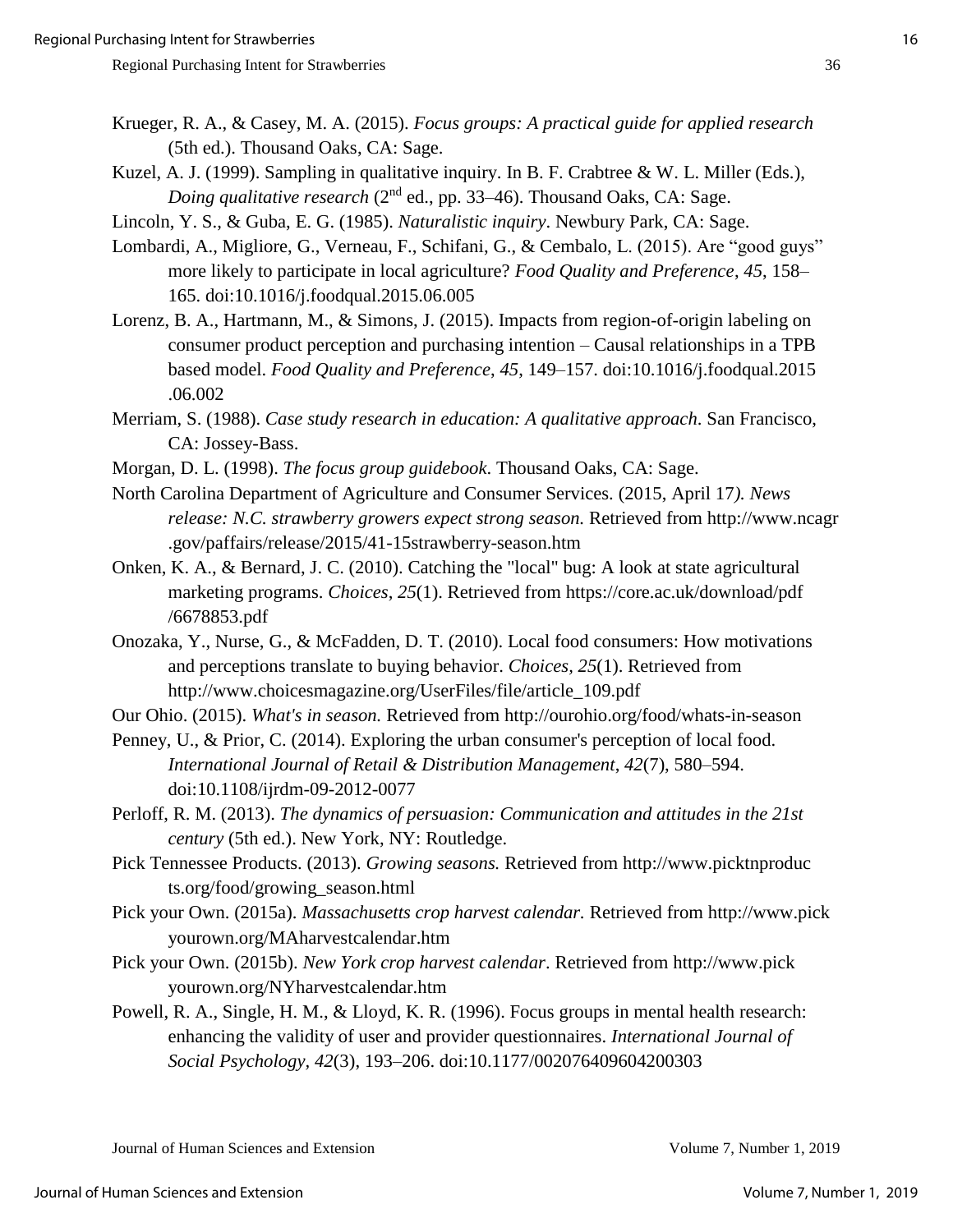- Rainbolt, G. N., Onozaka, Y., & McFadden, D. T. (2012). Consumer motivations and buying behavior: The case of the local food system movement. *Journal of Food Products Marketing*, *18*(5), 385–396. doi:10.1080/10454446.2012.685031
- Robinson, N. (1999). The use of focus group methodology with selected examples from sexual health research. *Journal of Advanced Nursing*, *29*(4), 905–913. doi:10.1046/j.1365- 2648.1999.00966.x
- Rumble, J. N., & Roper, C. G. (2014). *Talking local: Florida consumers' flexibility with the term local* (AEC515). Gainesville, FL: University of Florida, IFAS Extension. Retrieved from http://edis.ifas.ufl.edu/wc180
- Ruth, T. K., & Rumble, J. N. (2016). Branding the berries: Consumers' strawberry purchasing intent and their attitude toward Florida strawberries. *Journal of Applied Communications, 100*(2), Article 4. [doi:10.4148/1051-0834.1028](https://doi.org/10.4148/1051-0834.1028)
- Ruth, T. K., Rumble, J. N., & Settle, Q. (2016). Narrowing the gap: Preference and awareness of Florida strawberries. *Journal of Food Distribution Research, 47*(2), 109–126.
- Schwartz, S. H. (1973). Normative explanations of helping behavior: A critique, proposal, and empirical test. *Journal of Experimental Social Psychology*, *9*(4), 349–364. doi:10.1016/0022-1031(73)90071-1
- Shimp, T. A., & Sharma, S. (1987). Consumer ethnocentrism: Construction and validation of the CETSCALE. *Journal of Marketing Research*, *24*(3), 280–289. doi:10.2307/3151638
- Siemieniako, D., Kubacki, K., Glińska, E., & Krot, K. (2011). National and regional ethnocentrism: A case study of beer consumers in Poland. *British Food Journal*, *113*(3), 404–418. doi:10.1108/00070701111116464
- Stark, M. (2016, March 7). 10 facts about Florida strawberries that might surprise you. *Tampa Bay Times.* Retrieved from http://www.tampabay.com/things-to-do/food/cooking/10 facts-about-florida-strawberries-that-might-surprise-you/2268248
- U.S. Census Bureau. (2010). *List of 2010 Census urban areas* [Data file]. Retrieved from https://www.census.gov/geo/reference/ua/urban-rural-2010.html
- U.S. Department of Agriculture- Economic Research Service. (2013, June). *U.S. strawberry industry* [Data set]*.* Retrieved from https://usda.library.cornell.edu/concern/publications /8s45q876k?locale=en
- VERBI Software. (2014). MAXQDA 2018 [computer software]. Berlin, Germany: VERBI Software.
- Warner, L. A., & Schall, W. L. (2015). Using social marketing principles to understand an extension audience's landscape water conservation practices. *Journal of Human Sciences and Extension, 3*(1). Retrieved from http://www.jhseonline.com/current-issue-c1bb7
- Wu, F., Guan, Z., & Whidden, A. (2012). *Strawberry industry overview and outlook*. Unpublished manuscript, Gulf Coast Research and Education Center, University of Florida, Gainesville, Florida. Retrieved from http://www.fred.ifas.ufl.edu/pdf/webin ar/Strawberry.pdf